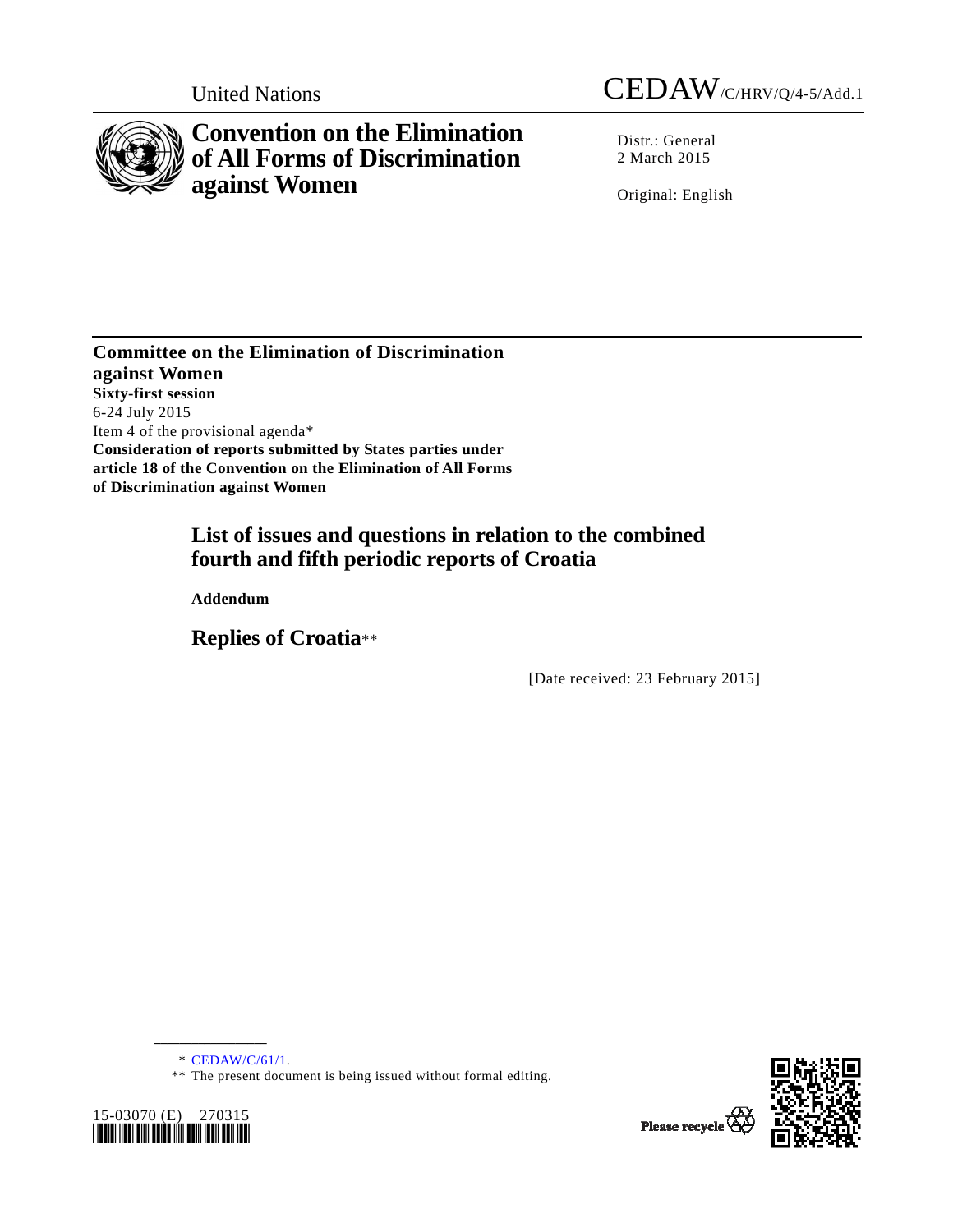#### **General context**

1. **The State party's report was due in October 2009 and received in September 2013. Please explain the reasons for the delayed submission of the report, which covers the period from 2005 to 2010, according to its introduction (CEDAW/C/HRV/4-5, para. 2). Please provide updated information and data on the implementation of the Convention. Please also inform on the involvement of non-governmental organizations, in particular women's organisations, in the process of preparation of the report and the nature and extent of consultations with them.** 

 The delayed submission of the Combined Fourth and Fifth Periodic Report of the Republic of Croatia (hereinafter: RoC) results from the obligation to prepare a large number of reports for different international organisations, including other United Nations (hereinafter: UN) bodies and committees, the carrying out of priority activities related to the fulfilment of obligations in the process of the accession of the Republic of Croatia to the European Union (hereinafter: EU) and certain procedural reasons.

 Non-governmental organisations did not participate in the preparation of this report since they usually submit separate shadow reports. However, the submitted report refers to the effects of different measures and public policies on citizens and to the results of numerous projects and activities implemented by NGOs separately or in cooperation with state administration bodies.

The report is available to the public online in Croatian and English.

 Below is a summary overview of the latest information on the implementation of CEDAW.

Implementation of the UN Convention on the Elimination of All Forms of Discrimination against Women according to Articles 1-16

**Article 1** *The National Policy for Gender Equality 2011-2015* (hereinafter: *National Policy*), which was adopted by the Croatian Parliament in July 2011, was defined as the basic strategic document of the Republic of Croatia adopted for the purpose of eliminating discrimination against women and establishing true gender equality by implementing a policy of equal opportunities.

**Article 2** Some new Acts have been adopted and some Acts have been amended, as follows: the *Labour Act (2014)*, the *Family Act (2014)*, the *Free Legal Aid Act (2014)*, the *Same-Sex Civil Union Act (2014)*, the *Criminal Code (2011)*, the *Local Elections Act (2012)*, the *Social Welfare Act (2013)*, *Act on the Election of Representatives to the Croatian Parliament* (2015*)*, the *Anti-Discrimination Act (2012)*, the *State Registries Act (2013)*, the *Maternity and Parental Benefits Act (2014)*, the *Aliens Act (2013)*, the *Criminal Procedure Act* (2013*)* and the *Pension Insurance Act (2013)*. The *Act on Service in the Armed Forces of the Republic of Croatia* and the *Defence Act* (2013*)* were adopted, defining the linguistic standards for defence and safety in compliance with gender terminology.

**Article 3** New strategic documents containing measures for the empowerment and progress of women were adopted, including: the *National Strategy of Protection against Family Violence 2011-2016*, the *Strategy for Development of Women Entrepreneurship in Croatia 2014-2020,* the *National Programme of Protection and Promotion of Human Rights 2013-2016*, the *National Plan for the Suppression of*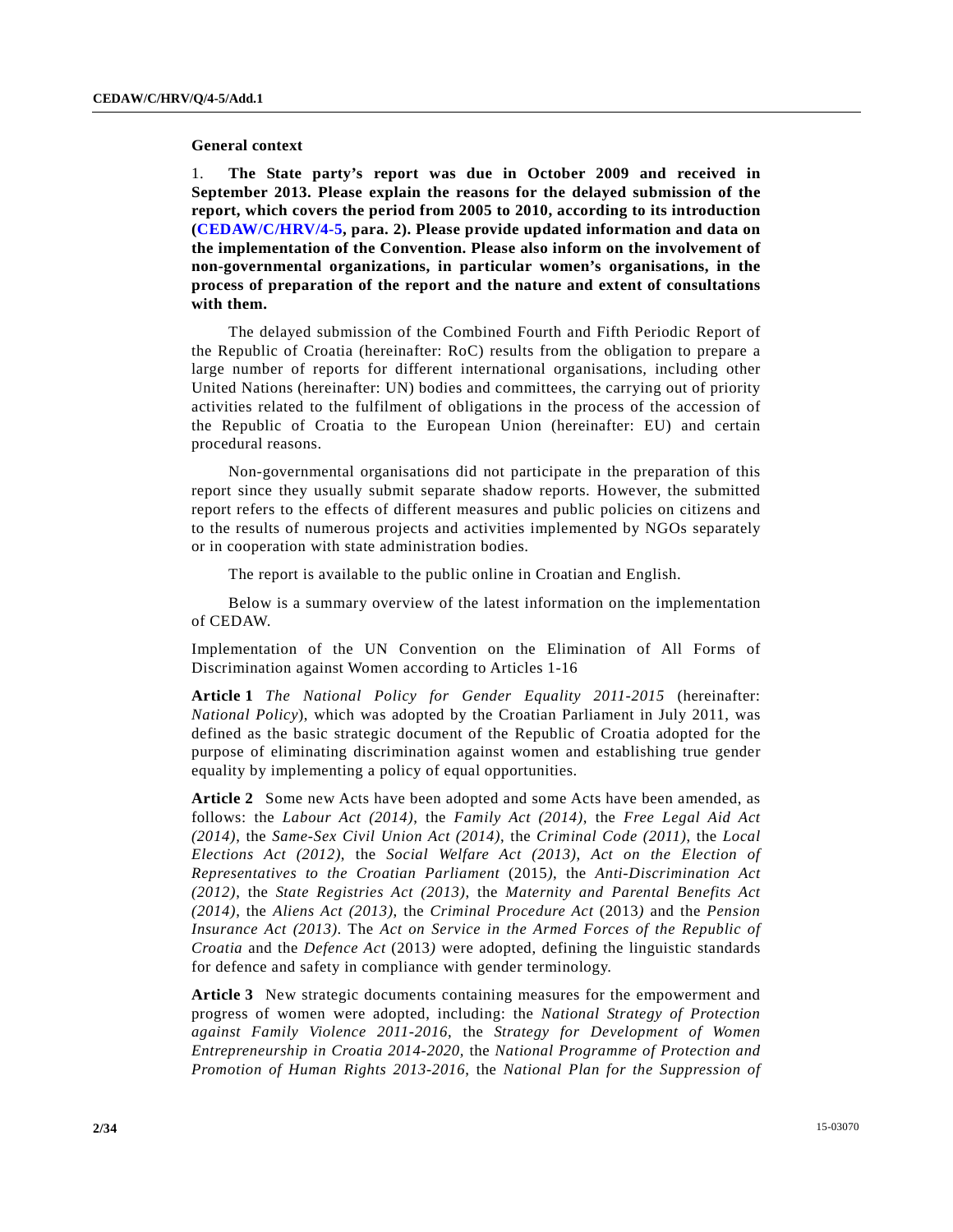*Trafficking in Human Beings 2012-2015,* the *National Roma Inclusion Strategy 2013-2020,* the *Strategy for Combating Poverty and Social Exclusion in the Republic of Croatia 2014-2020*, the *Strategy of Social Welfare Development in the Republic of Croatia 2011-2016,* the *National Employment Promotion Plan 2011- 2013*, the *National Health Care Strategy 2012-2020*, the *National Action Plan for the Implementation of UN Security Council Resolution 1325 (2000) on women, peace and security and related resolutions for the period 2011-2014*, *and* the *Migration Policy 2013-2015.* In late 2014, the Office for Human Rights and the Rights of National Minorities (hereinafter: OHRRNM) established a working group for the drafting of a new *National Plan to Combat Discrimination 2015-2020.*

**Article 4** For the promotion of gender equality through temporary special measures, please refer to the answers to question 6.

**Article 5** Since 2013, the Office for Gender Equality of the Government of the Republic of Croatia (hereinafter: OGE), together with the associations Women's Room — Centre for Sexual Rights and CESI — the Centre for Education, Counselling and Research, has been implementing a biannual project campaign "My Voice against Violence", co-financed by the European Commission on the basis of a tender published by the Community Programme for Employment and Social Solidarity — PROGRESS. The principal objective of the project is to raise awareness that any kind of violence against women and girls is unacceptable, including family violence, and to send a clear message of zero tolerance of all forms of gender-based violence.

 There was continued implementation of the national preventive campaign "Living Life Free of Violence", organised by the Ministry of the Interior (hereinafter: MI) in cooperation with the United National Development Programme (hereinafter: UNDP) and the Ministry of Education, Science and Sports (hereinafter: MSES) for pupils of elementary and secondary schools, teachers and parents.

 The RoC signed in January 2013 the *Council of Europe Convention on preventing and combating violence against women and domestic violence*. The Government of the RoC adopted the *Protocol on Procedures in Cases of Sexual Violence* in 2012 and the *Protocol on Procedures in Hate-Crime Cases* in 2011.

**Article 6** Please refer to the answers to questions 12 and 13.

**Article 7** Prior to the parliamentary elections in 2011 and the local elections in 2013, the OGE conducted campaigns for an increase in the share of women on the lists of candidates and publicly encouraged implementation of the provisions of the *Gender Equality Act* which prescribes that political parties must ensure equal representation of women and men on election lists. The OGE was one of the partners of the Open Media Group in the media campaign on the need to vote in the European Parliament (EP) elections "Use your power to make a decision!" which was co-financed by the EP.

 As a result of the implementation of a measure in the *National Policy*, a system of gender monitoring of the total statistics of the election procedure was established in 2013 and is available to the public on the website of the State Election Commission. For additional information, please refer to the answers to questions 14.

**Article 8** Gender mainstreaming was introduced in all foreign policy activities within the framework of participation in international and regional organisations and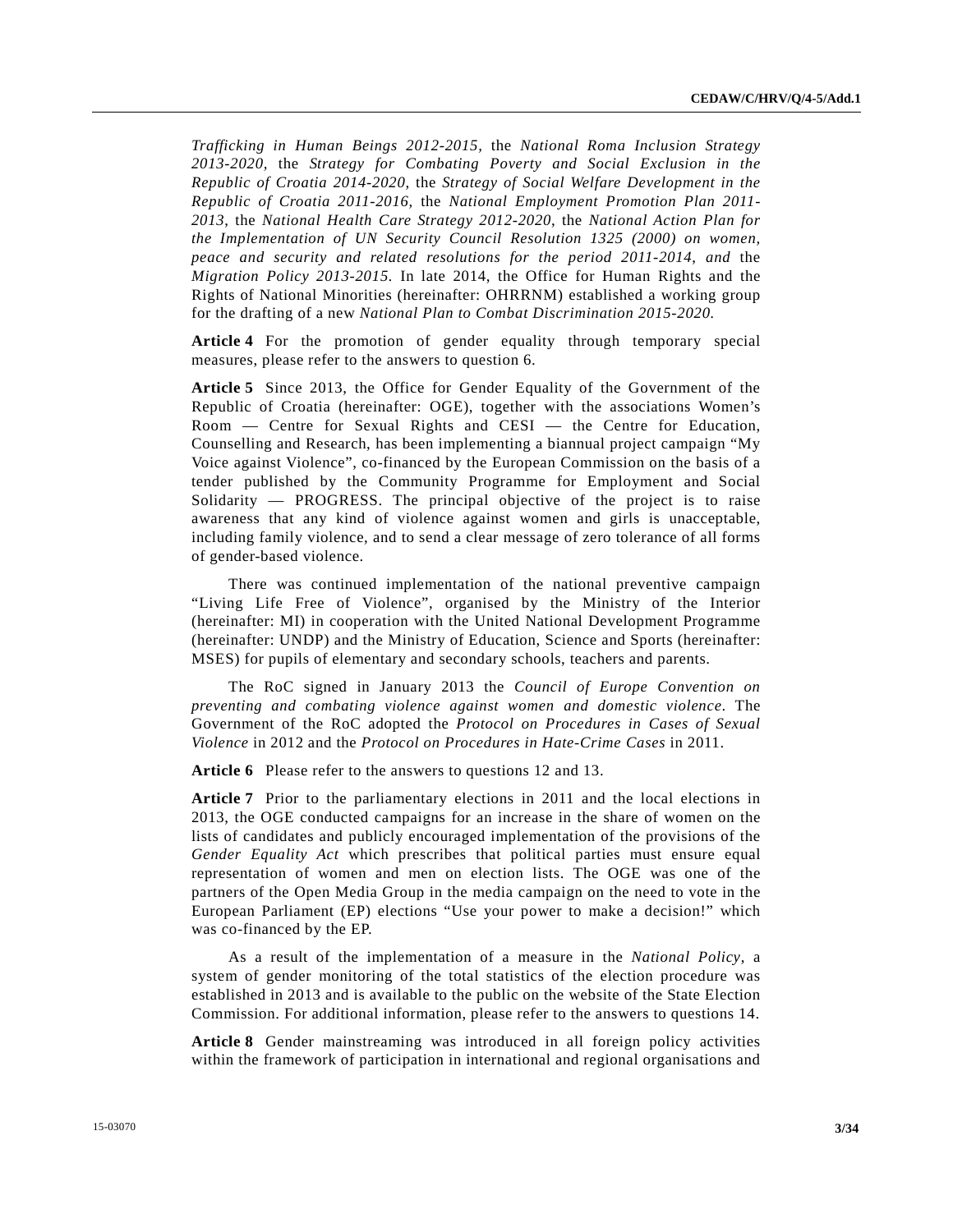fora, and in development aid to third countries provided by the RoC, particularly in efforts invested in educational and economic empowerment of women in Afghanistan. The Ministry of Foreign and European Affairs (hereinafter: MFEA) proposed and supported the candidacy of all interested female diplomats and other Croatian women to leading and other positions in international organisations. A senior female diplomat was supported for re-election to the UN Advisory Committee for administrative and budgetary issues. The candidacy was supported of a senior female diplomat for a governing position in the OSCE Conflict Prevention Centre. The MFEA and the Permanent Mission of the Republic of Croatia to the UN have also actively supported the work of a senior Croatian female diplomat in the UN Committee on the Elimination of Discrimination against Women. A female diplomat and assistant minister took over the chair of the Multi-National Advisory Group of RACVIAC's steering body, a unique international organisation for the promotion of stability and security in the region. MFEA sent two female diplomats to observe the elections in Armenia and Albania within the framework of OSCE monitoring missions. Women make up 40% of the total of seven permanent delegations of the Croatian Parliament to international parliamentary organisations.

**Article 9** *The Migration Policy for 2013-2015* includes special protection which is aimed in particular at protecting categories of endangered persons, including victims of human trafficking and victims of organised crime, pregnant women, women with minor children and homosexual persons. A Permanent Commission for the Integration of Aliens into Croatian Society was established and the Action Plan for the Elimination of Obstacles to the Integration of Aliens was adopted. There were 1,088 asylum seekers in 2013, of which 117 were women. A total of 7 asylum applications (4 men and 3 women) were approved that same year, as were 17 applications for subsidiary protection (10 men and 7 women).

**Article 10** A new Textbook Standard was adopted in 2013 defining more precisely ethical, linguistic and art standards in elementary and secondary school in compliance with gender equality principles. Progress has been observed in relation to the elimination of stereotypes from texts and artistic and graphic images, and in relation to the use of gender neutral or gender sensitive language in teaching.

 The *Civic Education Curriculum* was adopted in 2012 and its experimental implementation began on the basis of a *Ministerial decision on the experimental implementation and monitoring of the implementation of the Civic Education Curriculum in twelve elementary and secondary schools in the 2012/2013 and 2013/2014 academic years*. A series of different types of professional training in civic education was conducted for elementary and secondary school teachers. The interdisciplinary implementation of the Civic Education Programme started in 2014 in elementary and secondary schools.

 Specific education for teachers on gender equality was organised in 2013 and 2104 by the Croatian Education and Teacher Training Agency.

 The growing trend in the education of women still continues. The proportion of women enrolling (56.8%) and completing professional and university studies (58.9% in the 2013/2014 academic year) is significantly higher than that of men in the total number of enrolled students and graduates at universities. The proportion of women with master's degrees increased from 55.6% to 57.9% in 2013, and the proportion of women with a doctoral degree increased from 51.1% in 2010 to 54.7% in 2013.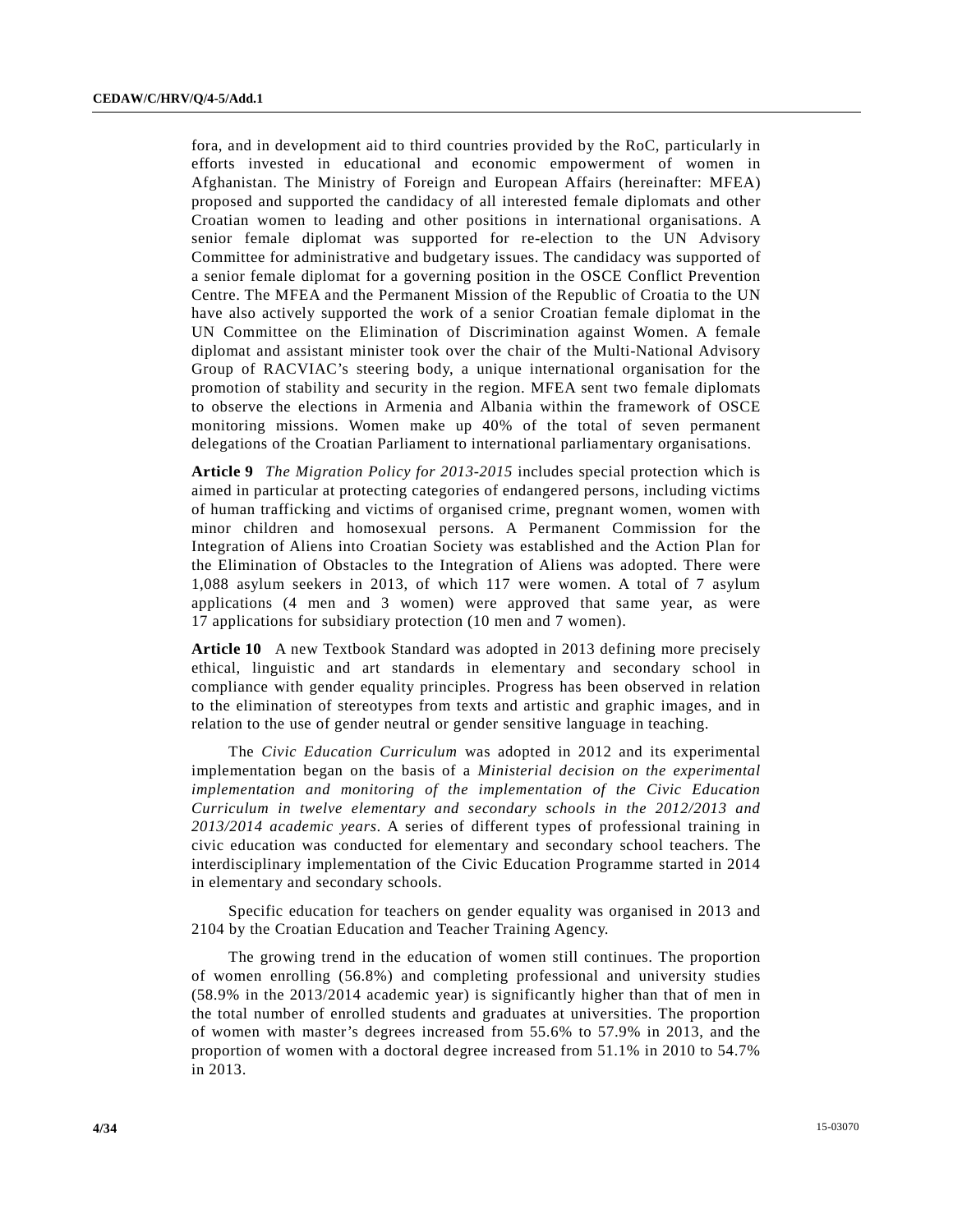**Article 11** In joining the EU, the RoC associated itself with the implementation of active employment policy measures aimed at unemployed persons with difficulties, including women, in accessing the labour market. The Croatian Employment Service (hereinafter: CES) will implement a special package of measures, among other employment promotion measures, for women. A public invitation to apply for this package was published in January 2015. The stimulation of employment was based on the *National Employment Incentive Plan 2011-2013 which is aligned with the European Commission's Joint Assessment of Employment Policy Priorities (JAP)* and with the guidelines of the *European Employment Strategy*. *The Operational Programme "Human Resources Development" for 2007-2013*, as a framework for using EU pre-accession funds, focused on the needs of groups affected by high levels of unemployment, which particularly includes women. A number of projects financed on the basis of this Operational Programme included women as end users, and the grant scheme entitled "Women in the Labour Market", as part of the measure "Establishing Support in the Social Integration and Employment of Disadvantaged and Marginalised Groups", covered a number of large projects.

 In the new Operational Programme "Efficient Human Resources 2014-2020", financed mostly from the European Social Fund, women are included in the majority of investment priorities as a special user group, particularly in relation to the self-employment of the unemployed and in the fight against poverty and all forms of discrimination.

 The new *Labour Act* contains previously established concepts, such as the prohibition of direct and indirect discrimination, the obligation of equal pay for men and women for work of equal value, the protection of the dignity of women against sexual harassment, the burden of proof in labour disputes and the protection of pregnant and breastfeeding women. Employers who employ at least 20 workers must adopt an ordinance laying down measures for protection against discrimination. It is prohibited to ask workers for data that are not directly related to employment relations, to terminate employment during pregnancy, to use maternity, paternity and adoption leave and during part-time work taken due to a greater need to care for children. More serious violations punishable by a fine include asking workers for information that is not directly related to employment and denying a return to the position that the person held before using the right to maternity, paternity and adoption leave, while more serious violations include the denial of employment, termination of an employment contract due to pregnancy and the offer to conclude an amended employment contract under unfavourable conditions due to pregnancy, birth and breastfeeding.

 *The Guidelines for the Development and Implementation of an Active Employment Policy in the Republic of Croatia 2015-2017* were adopted by the Government in December 2014 on the basis of an analysis of the situation and EC recommendations. One of the main objectives under the first priority concerning an increase in the employment rate includes increasing the participation of women in the labour market by means of employment incentives, public work, education, counselling, support for female entrepreneurship and by ensuring gender equality in education and employment and providing childcare and care for the elderly with a view to balancing professional and private life. Support measures for women working part and half-time due to family and similar obligations have also been defined.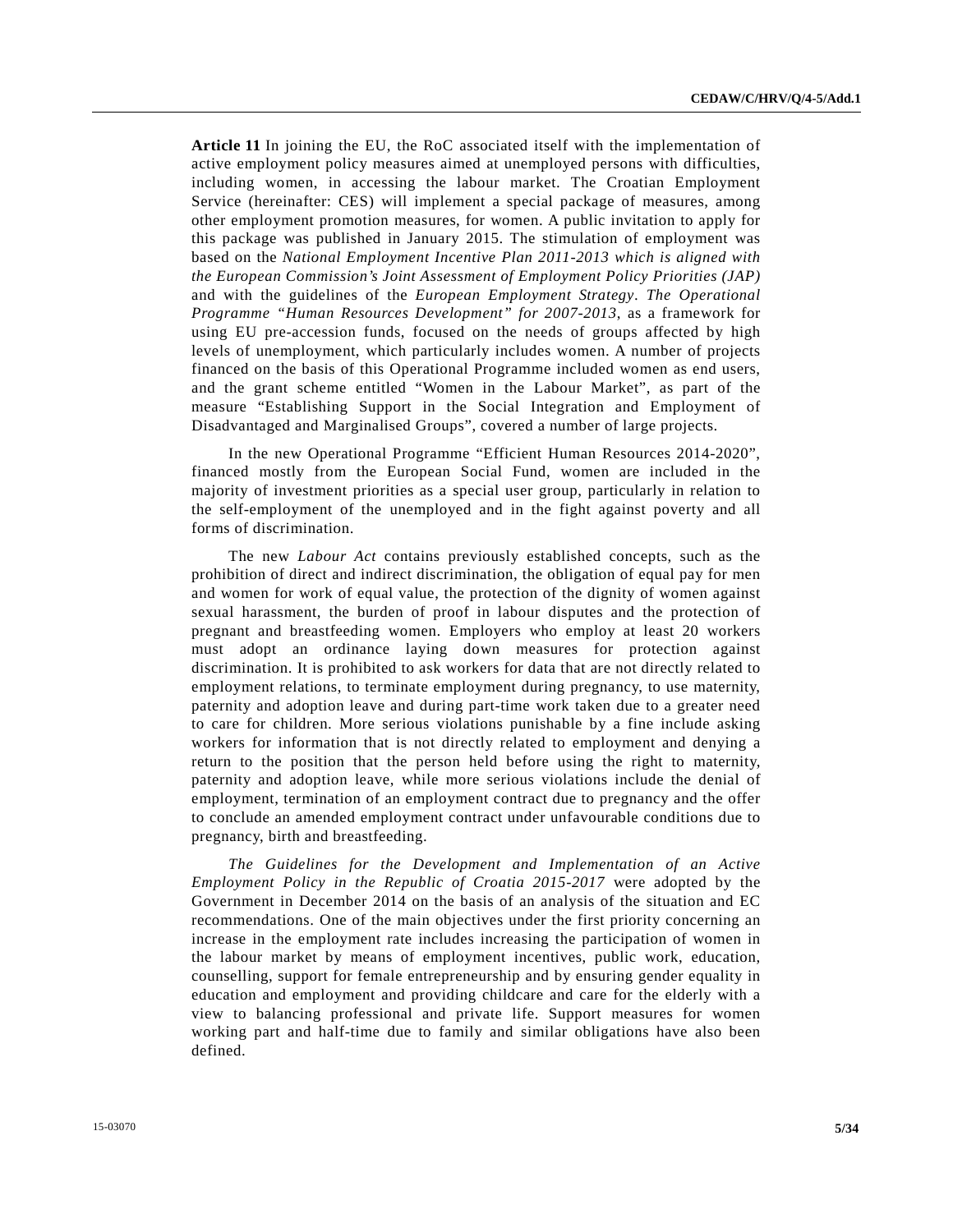**Article 12** The National Breast Cancer Early Detection Programme has been implemented since 2006 by the Ministry of Health (hereinafter: MH). The implementation of the National Cervical Cancer Early Detection Programme started in 2012. "Daffodil Day" is celebrated every year in order to raise awareness among women of the importance of the early detection of breast cancer, and "Mimosa Day" stresses the importance of the early detection of cervical cancer.

**Article 13** A total of HRK 547 million from European Union funds and the State Budget was invested in women's entrepreneurship between 2010 and 2013. The Ministry competent for entrepreneurship provided financial support through a separate project "*Women Entrepreneurship*" under which a total of 2,540 applications were approved between 2009 and 2012 totalling HRK 33,776,130.00. In 2013, under the grant scheme, women entrepreneurs were able to obtain an additional 15 points if they owned more than 51% of a business entity. In addition to the *Women Entrepreneurship* project, women entrepreneurs also participated in all other incentive projects for small- and medium-sized enterprises, and in the period from 2009 to 2013 a total of 7,325 projects proposed by women were approved (39.06%). In 2014 a total of 509 projects proposed by women were approved (33.2%) totalling HRK 19.721.743,00.

 Further, a measure for promoting the access of women to financial resources by means of a special and favourable credit line offered by the Croatian Bank for Reconstruction and Development (hereinafter: CBRD) was also implemented and this measure was recognised as an example of good practice by the European Institute for Gender Equality (EIGE). The Ministry of Entrepreneurship (hereinafter: ME) secured funds for subsidising interest rates, and the Croatian Agency for SMEs, Innovations and Investments (hereinafter: HAMAG INVEST) provided state guarantees from the guarantee programmes. Since 2011, when the ME and CBRD concluded an *Agreement on Business Cooperation on the Implementation of Favourable Financing of Women Entrepreneurship* until the end of 2013, a total of 223 projects valued at HRK 106,312,438.57 were approved. In January 2012, the CBRD and the European Bank for Reconstruction and Development concluded a cooperation agreement for the "*Women Entrepreneurship*" project aimed at exchanging information on the needs of potential users and the problems faced by women entrepreneurs, and at promoting women entrepreneurs by means of partner banks.

 HAMAG INVEST implemented a "*Guarantee Programme for Women Entrepreneurs*" until mid-2012 which included guarantees for women up to HRK 700,000.00 with a commitment fee of 0.75%, and a total of 11 guarantees were approved under this programme. Guarantees were provided for women under other programmes as well, in particular under the "*New Entrepreneurs*" programme with the fee reduced to the minimum 0.25% of the guarantee. A total of 50 guarantees were granted under this programme, allowing for HRK 48 million of new investments for women entrepreneurs.

 The ME, OGE and CES carried out numerous other activities aimed at encouraging women entrepreneurship in cooperation with local partners, civil society organisations and other institutions. The following projects were implemented "*I can also be a woman entrepreneur*", "*Actualisation of female potentials in entrepreneurship, science and politics in the Republic of Croatia*", "*Be*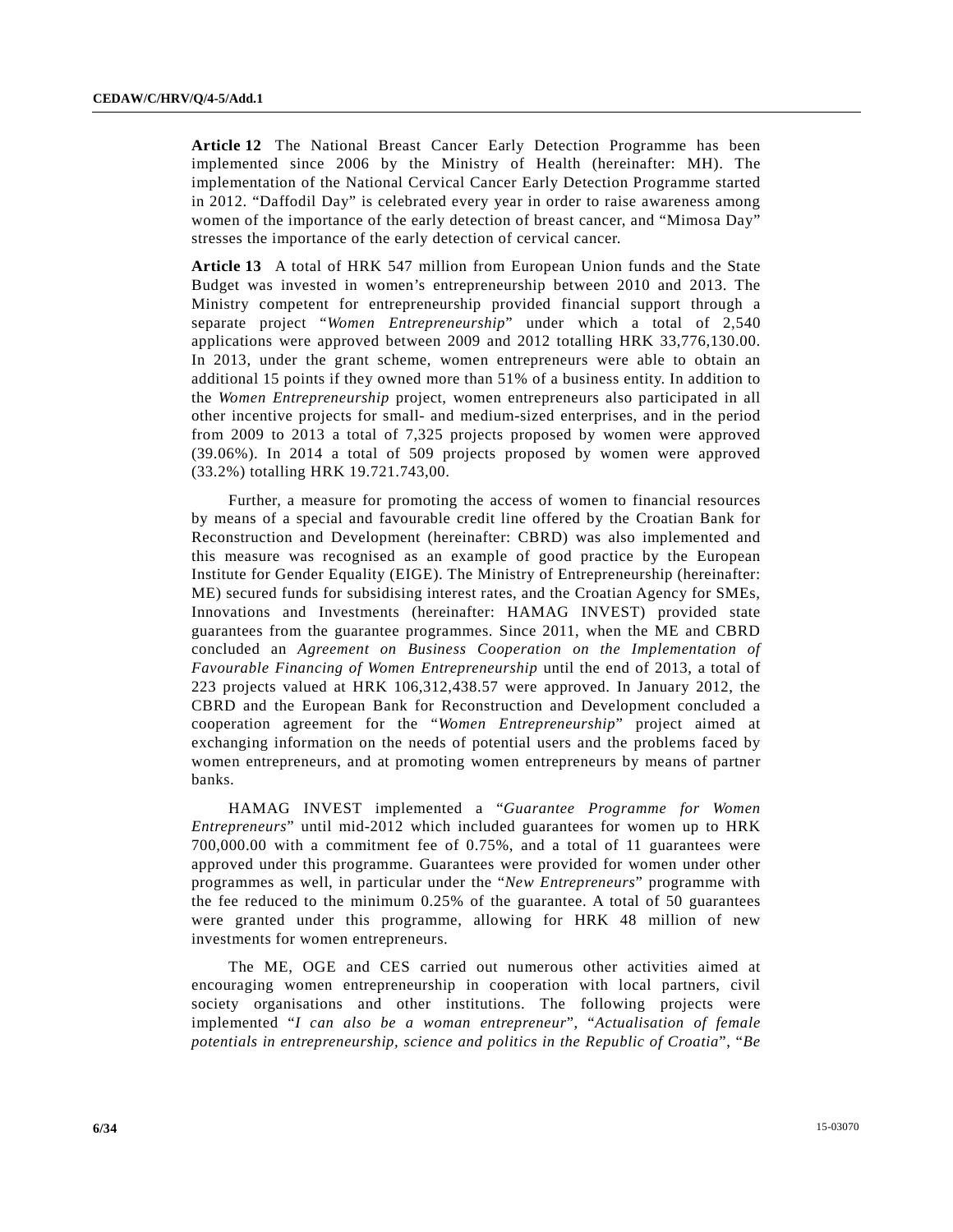*entrepreneurial — be competitive*", "*Women in Untraditional Female Professions*" and "*European Network of Ambassadors of Female Entrepreneurship*" and others.

 The Croatian Olympics Committee (hereinafter: COC) adopted a *Recommendation for the Implementation of Measures under the National Gender Equality Policy 2011-2015*, and the COC's Commission for Women in Sports adopted the *Action Plan for the Implementation of the National Policy for Gender Equality for 2013-2014*. The OGE translated and published the Council of Europe Handbook on Good Practice "*Gender Equality in Sports — Access for Girls and Women to Sport Practices*", which was handed out at seminars for coordinators of women in sports.

**Article 14** Please refer to the answers to question 18.

**Article 15** Please refer to the answers to question 10.

#### **Legislative and institutional framework to access to justice**

2. **Please provide additional information on the procedures in place for the speedy, consistent and effective implementation, monitoring and enforcement of anti-discrimination legislation (para. 13), including the Anti-Discrimination Act, the Gender Equality Act and the Labour Act.** 

 The OHRRNM, which is monitoring the implementation of the *Anti-Discrimination Act*, has organised, in cooperation with the Ombudsperson and the Judicial Academy, a series of workshops, seminars and conferences in the last few years aimed at raising awareness of state and public administration, judges, state attorneys and other stakeholders about different types of discrimination, including gender-based discrimination. The training has focused on anti-discrimination measures and the implementation of anti-discrimination legislation. The Ombudsperson proposed the improvement of *Forms for the statistical monitoring of court cases related to discrimination and of the discrimination grounds*, thus improving the monitoring of court cases. According to the Ombudsperson's report, the number of judicial proceedings initiated for genderbased discrimination increased — from four proceedings in 2010 to over 22 in 2011 and 43 in 2012, reaching 62 proceedings in 2013. Although these are for the most part misdemeanours and not civil proceedings, citizens are increasingly recognising discrimination, they are more inclined to institute court proceedings, and there is increasing confidence in the efficiency of the system in terms of protection against discrimination.

 The adoption of the new *Labour Act* in 2014 was preceded by amendments in 2011, 2012 and 2013. Inspection of the implementation of the *Labour Act*, and legislation adopted pursuant to that Act, and of other laws and regulations on relations between employers and employees, is carried out by a central state administration body competent for labour inspection.

 During its inspections from 2011 to 2014, the Labour Inspectorate found that differences between affected men and women in terms of violations of the provisions of the *Labour Act* on overtime work and weekly rest periods had decreased. The proportion of women in the total number of workers who worked overtime decreased from 63.3% in 2013 to 54.8% in 2014. The proportion of women among workers who have been denied the right to a weekly rest period decreased from 77.6% in 2013 to 48.5% in 2014. Data on health and safety at work show that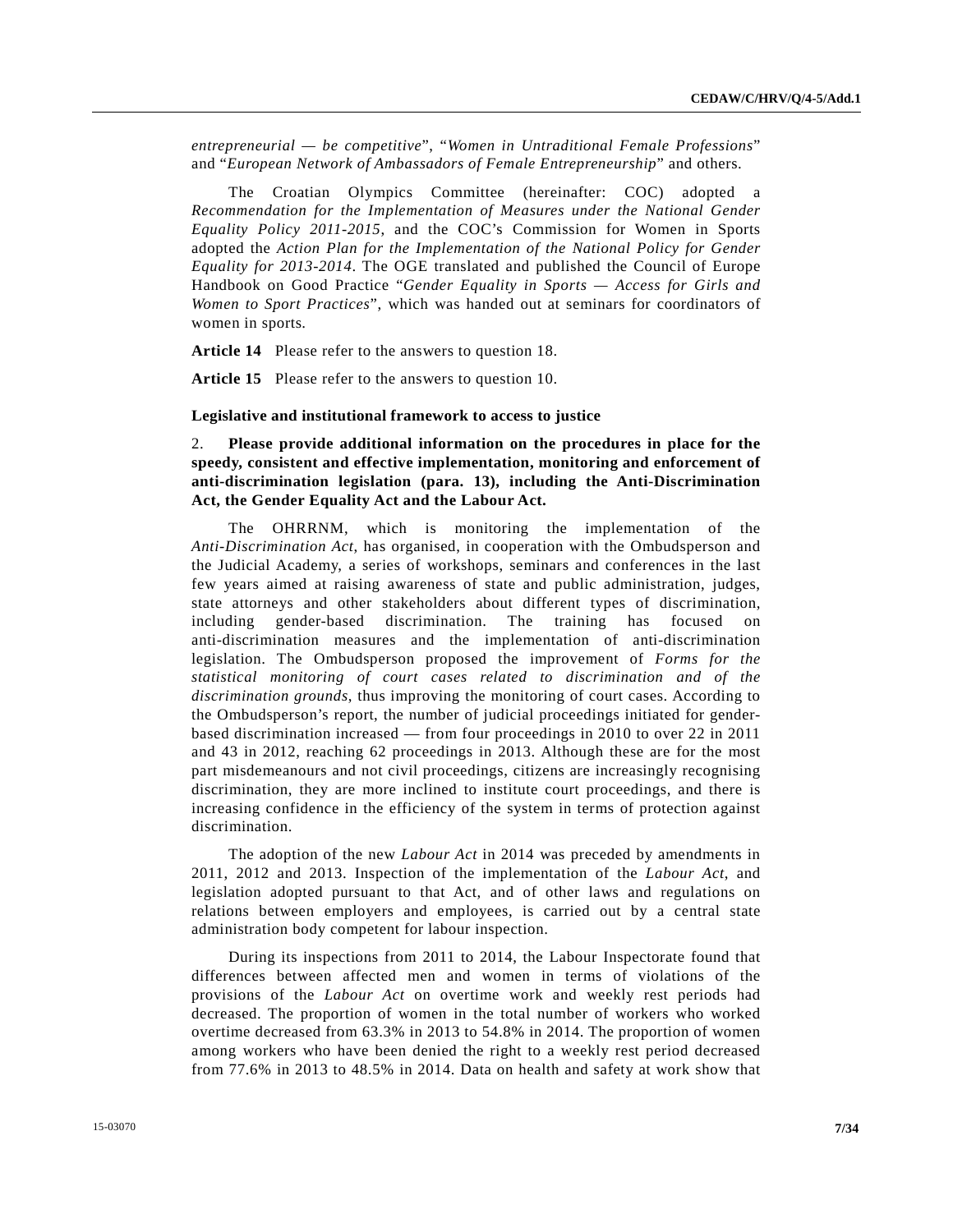the protection of women at work significantly improved between 2011 and 2014 and there have been fewer unlawful practices by employers. Please refer to Annex 1, Tables 1 and 2 for data on the supervision and procedures of labour inspectors.

 In order to improve the efficiency of the implementation of the *Labour Act*, different consultations and seminars are organised on a regular basis.

 More efficient implementation of the *Gender Equality Act* requires the implementation of continuous activities aimed at familiarising the public with its provisions and at training civil servants and other competent stakeholders. For that purpose, the State School for Public Administration organises regular workshops and lectures. For the purpose of the more efficient implementation of this Act, amendments have been announced in the part concerning the faster achievement of a more balanced representation of men and women in political decision-making which is described in the answer to question 14. It is also necessary to strengthen institutional mechanisms for gender equality at the national and local level.

3. **Please indicate how the State party is enhancing the awareness and knowledge of women, in particular those belonging to the most disadvantaged groups, such as women in rural areas, women from national minorities and particularly Roma women, migrant women and older women about their rights under the Convention, its Optional Protocol, and the related national legislation.** 

 With a view to raising the awareness and improving knowledge of rural women, the OGE invited in 2012 a tender for financial assistance for the implementation of projects of associations entitled "*Raising public awareness in rural areas about the Gender Equality Act*" and provided HRK 200,000 of assistance for 10 project proposals of NGOs.

 The OGE has been continuously printing, promoting and disseminating the most important international and national documents in the area of gender equality, including CEDAW. The promotion of CEDAW and the Beijing *Platform for Action* have been included as a separate measure in the *National Policy*. Hundreds of copies of the printed edition of CEDAW were distributed in the period between 2011 and 2014 to members of parliament, ministries, government offices, local gender equality commissions, non-governmental organisations, faculties, participants in the State School for Public Administration, and also at various other seminars. The OGE provided organisational and financial support for the publishing of a collection of works "Human Rights of Women — Development at International and National Level 30 Years after the Adoption of CEDAW" by the Ivo Pilar Institute of Social Sciences. Thousands of copies of the *National Policy*, which has been translated into English and Braille, are being regularly disseminated to a wide circle of stakeholders. Tens of thousands of leaflets with the text of the *Gender Equality Act* have also been disseminated.

 Special attention is devoted to promoting European gender policies. For that purpose, the European Commission *Strategy for Equality between Women and Men 2010-2015* was translated into Croatian and promoted in 2011, as was the Council of Europe Gender Equality Strategy 2014-2017.

 The OGE also published in 2013 a Croatian/English collection of papers "*Women in Peacebuilding: Access to Justice of Women in Post-Conflict Countries*" from the regional conference with the same title that had taken place in Zagreb the year before. A scientific monograph "*Gender Equality and Discrimination in*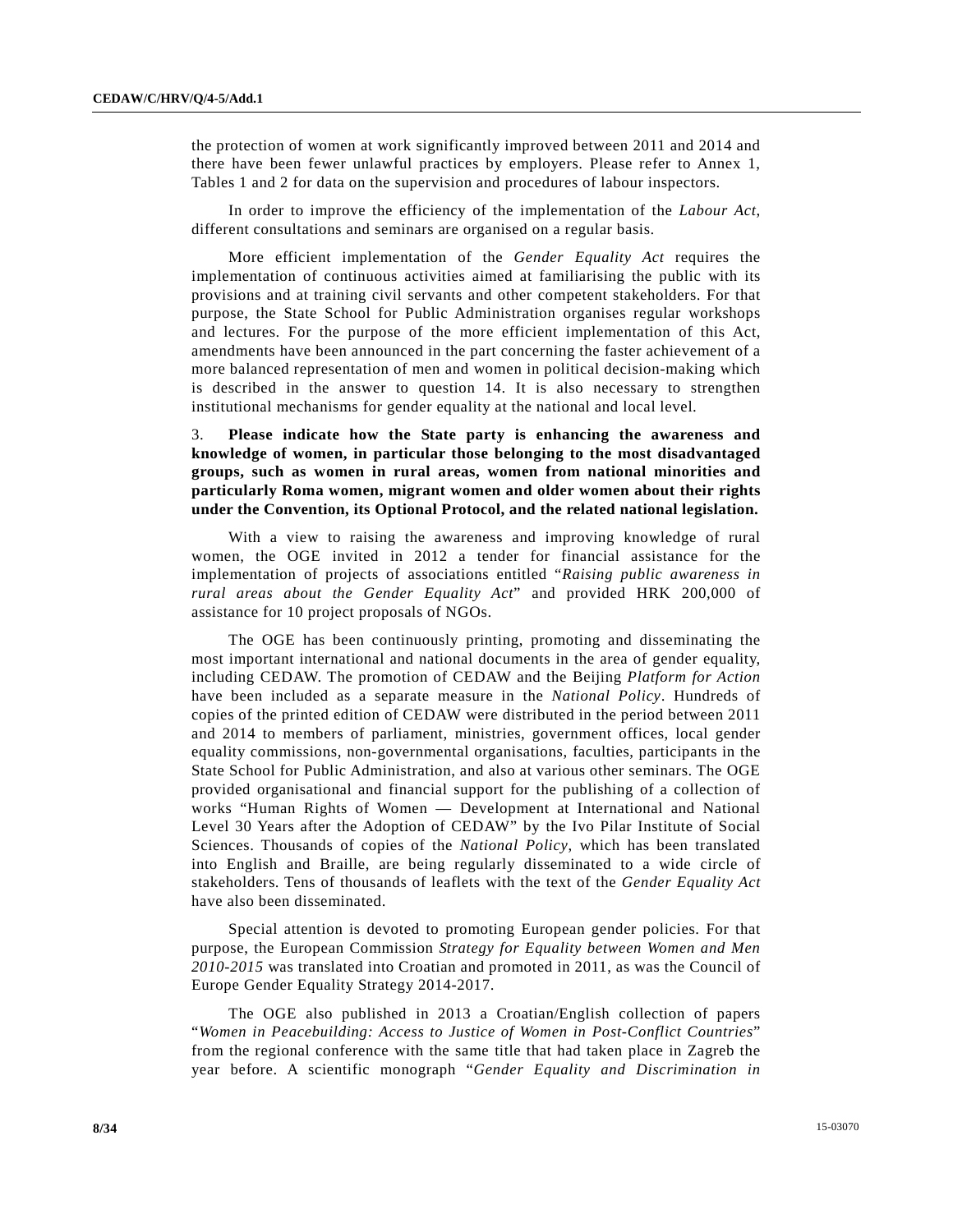*Croatia*", based on the first scientific research on attitudes, perceptions and experiences of sexual discrimination in the RoC, was also published and promoted and raised significant interest of the countries in the region.

 As part of the project "My Voice against Violence" in 2014, the OGE published, promoted and continued disseminating the Croatian translation of the *Council of Europe Convention on preventing and combating violence against women and domestic violence* and the Protocol for Action in Cases of Sexual Violence, and the leaflet *Guidelines for Media Reporting on Domestic Violence* has also been published. The Ministry of Social Policy and Youth (hereinafter: MSPY) regularly updates and distributes an address book of institutions, organisations and other institutions providing assistance, support and protection to victims of violence. Early this year, on the occasion of the 20th anniversary of the adoption of the Beijing Declaration and Platform for Action, the OGE published a leaflet with the text of the Beijing Declaration with a circulation of 1500 copies.

 State administration bodies, institutions for gender equality and civil society organisations at the national and local level organised numerous conferences, targeted seminars, round tables and other activities with a view to raising public awareness, in particular that of vulnerable groups of women, of their rights. Every year, the OHRRNM organises seminars on "Education and training of young members of national minorities" including a topic on the position of female members of national minorities, and an introduction to CEDAW and the *National Policy*.

 State administration bodies and government offices provide financial support to projects of NGOs active in the area of gender equality, including associations of female members of national minorities. For an additional overview of activities aimed at improving the position of Roma women, women in rural areas and elderly women, please refer to the answers to questions 18, 19 and 20.

 With a view to empowering disabled women, continuous cooperation has been established between the OGE and the Union of Associations of Persons with Disabilities in Croatia (SOIH) which has been regularly implementing a "White Ribbon" campaign since 2012, in cooperation with the OGE, the City of Zagreb and the OHRRNM.

#### **National machinery for the advancement of women**

4. **Given that the report indicates that "due to the recession and the reduction of the total State Budget", the financial resources of the Office for Gender Equality were reduced (para. 15), please provide updated information on the human and financial resources of the Office for Gender Equality, the Office of the Ombudsman for Gender Equality, and county/local gender equality commissions (para. 85). Please explain the mechanisms to ensure coordination at different levels between these bodies.**

 The Office for Gender Equality currently employs six persons (including the director), which is one employee fewer than in 2010. The funds allocated from the State Budget for the operation of the Office for Gender Equality have been reduced: the Office's budget in 2010 amounted to HRK 2,450,000 and in 2014 it amounted to HRK 1,802,134.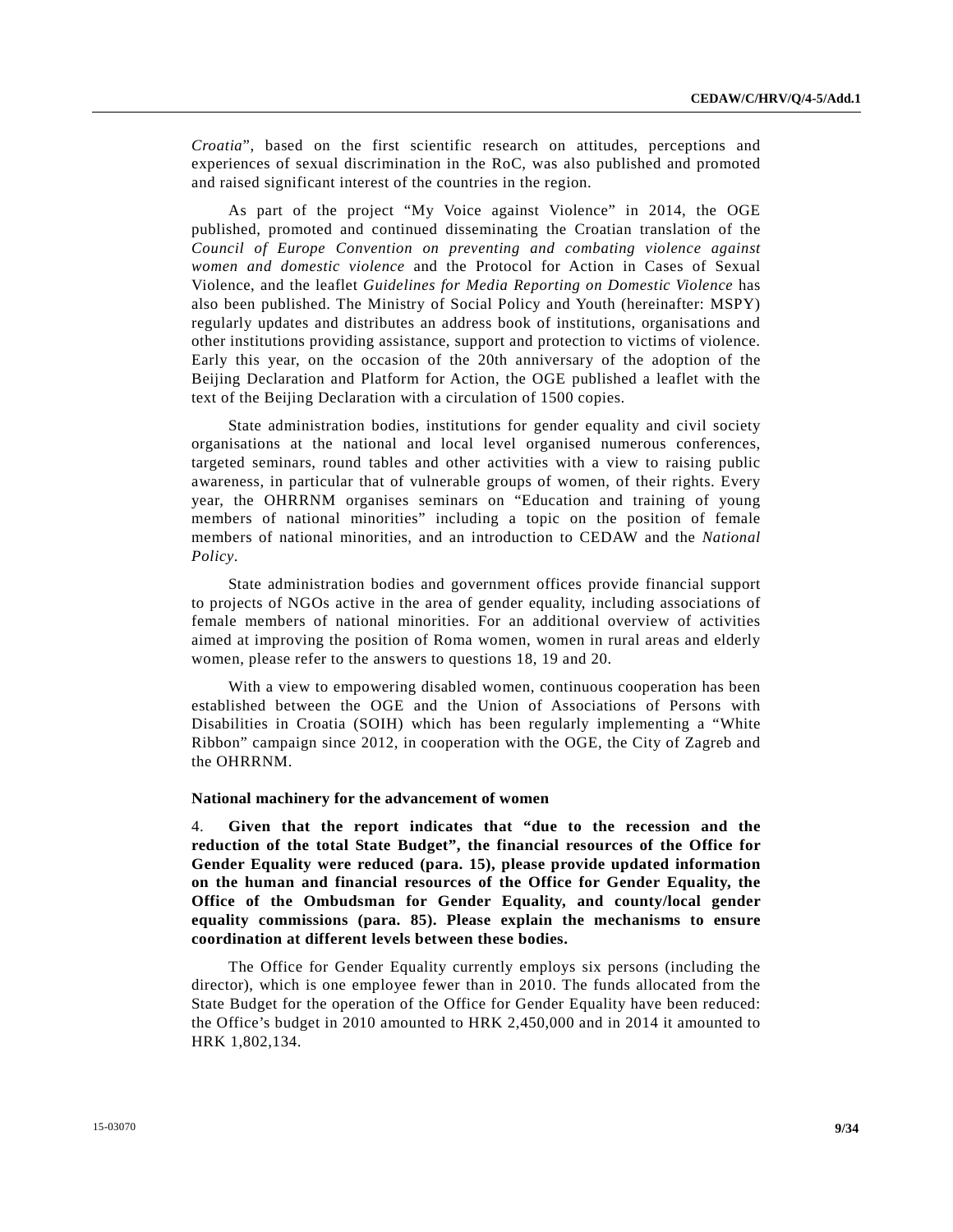Funds allocated from the State Budget for the operation of the Ombudsperson for Gender Equality have also decreased — in 2011 they amounted to HRK 2,915,602 and in 2014 to HRK 2,529,805. The Office of the Ombudsperson employs 11 persons, that is, nine civil servants plus the Ombudsman and her deputy, and one person provides professional training as an external consultant. Both offices have positions systematised through internal acts that remain vacant.

 Local and regional self-government units establish and allocate funds for the operation of county and city/municipal gender equality commissions in accordance with the obligation laid down in Article 28 of the *Gender Equality Act*. The annual financial commitments for the operation of the commissions are not identical and uniform for all counties and they range from HRK 2,000 to HRK 250,000. Allocated funds have increased in the last few years. The OGE and the Coordination of County Gender Equality Commissions organised by the OGE have been continuously requesting more efficient and more consistent implementation of the *Gender Equality Act* and for more funds in county budgets for the operation of the Commissions.

5. **The Gender Equality Act obliges state administration bodies and legal persons under the majority ownership of the state to adopt action plans for the promotion of gender equality. It also calls on local and regional self-government units, legal persons vested with public authority and other legal persons to introduce anti-discrimination provisions for the achievement of gender equality into their general acts (para. 90). Please provide additional information on the implementation of these provisions of the Gender Equality Act. Also provide updated information on the progress in the implementation of the National Policy for Gender Equality 2011-2015 and the challenges it seeks to address.**

 Action plans for the promotion and establishment of gender equality are adopted by state administration bodies and by legal persons where the state has been a majority owner for a period of four years on the basis of approval given by the OGE. The OGE has prepared Guidelines for the Drafting of Action Plans. Following the determination of specific objectives, the Action Plans define the manner of implementation with precise activities, deadlines and competent authorities, methods for monitoring implementation, and include a plan for the implementation of measures from the *National Policy* under the competence of bodies adopting the Action Plan. The Action Plan also contains a training programme on gender equality for civil servants and a list of rights, obligations and manner of work of gender equality coordinators.

 Depending on the scope of work and competences of state administration offices in counties, the Action Plan of these bodies contains objectives ensuring supervision of the implementation of the legal obligation of local and regional selfgovernment units, legal persons vested with public authority and other legal persons and businesses employing more than 20 persons to include in their bylaws anti-discrimination legal provisions and measures for the establishment of gender equality.

 The majority of ministries and other state administration bodies (a total of 51) adopted the Action Plan for the promotion and introduction of gender equality. Since the structure of ownership of state-owned legal persons (59 legal persons) has been continuously changing throughout the privatisation process and since some of them have filed for bankruptcy, 10 of the largest legal persons have adopted the Action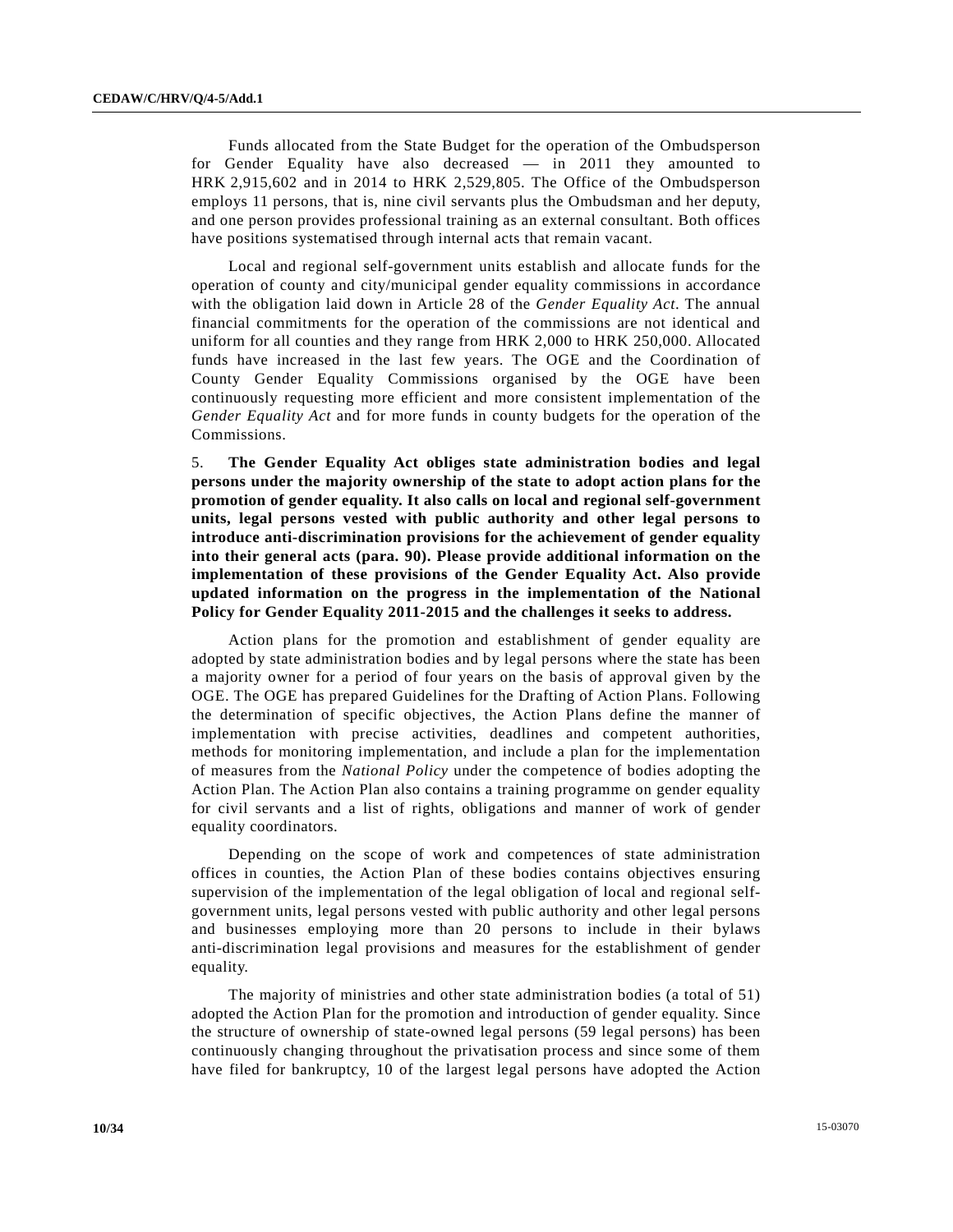Plan so far. The OGE believes that the Action Plans have proven to be very effective tools for gender mainstreaming on one hand, and, on the other hand, they have resulted in the adoption of new valuable legal acts with added value, such as the policy document "Gender Mainstreaming in the Ministry of Defence and Armed Forces of the Republic of Croatia" and the "Instruction on the Use of Gender-Sensitive Language in the Ministry of Construction and Physical Planning".

 The strategic objective of the *National Policy* is in compliance with CEDAW. For the requested information, please refer to the answers related to the application of CEDAW and to the answers to additional questions and problems.

*The National Policy* consists of seven key action areas and obliges the RoC to include gender mainstreaming in all policy areas through a large number of measures related to: 1) Promoting human rights and gender equality; 2) Creating equal opportunities on the labour market; 3) Improving the introduction of gendersensitive education and training; 4) Advocating more balanced participation of women and men in political and public decision-making; 5) Eliminating all forms of violence against women; 6) Promoting international cooperation and gender equality outside Croatia; and 7) Further strengthening of institutional mechanisms and methods of implementation.

 The *Gender Equality Act* prescribes that the OGE submits to the Government of the Republic of Croatia biannual reports on the implementation of the *National Policy*, the development and supervision of which are under its competence. The OGE submitted to the Government of the RoC in July 2004 a general Report on the implementation of the 2011 *National Policy for Gender Equality* 2011-2015, for the period from 2011 to 2013. The report was prepared on the basis of comments submitted by competent ministries and other state administration bodies and county gender equality commissions.

 An analysis of the implementation of all 94 measures from the *National Policy* has shown that the majority of measures were implemented within the set deadlines. Such a high degree of implementation implies the significant involvement of all competent stakeholders, in particular state administration bodies and local gender equality commissions that often implemented their policies in cooperation with civil society organisations. Data from the above-mentioned report indicate significant public interest in the implementation of the *National Policy* since numerous discussions on different aspects and areas of the *National Policy* have taken place both at the national and local level. International organisations, in particular EU bodies, have also shown considerable interest in the implementation of the *National Policy*. Significant achievements in this period include the adoption of several new important strategic documents and other acts in the gender equality field and empowerment of women pursuant to the obligations to implement measures from the *National Policy* and numerous actions aimed at raising public awareness of the unacceptability of discrimination of women.

 In addition to numerous campaigns aimed at raising public awareness of the need for speedier gender mainstreaming, for example in relation to increased political participation of women and the suppression of violence against women, many other targeted actions aimed at individual segments of the female population have also been implemented. The additional value is that county gender equality commissions for the first time prepared action plans for the implementation of measures from the *National Policy* at the local level, which were adopted by county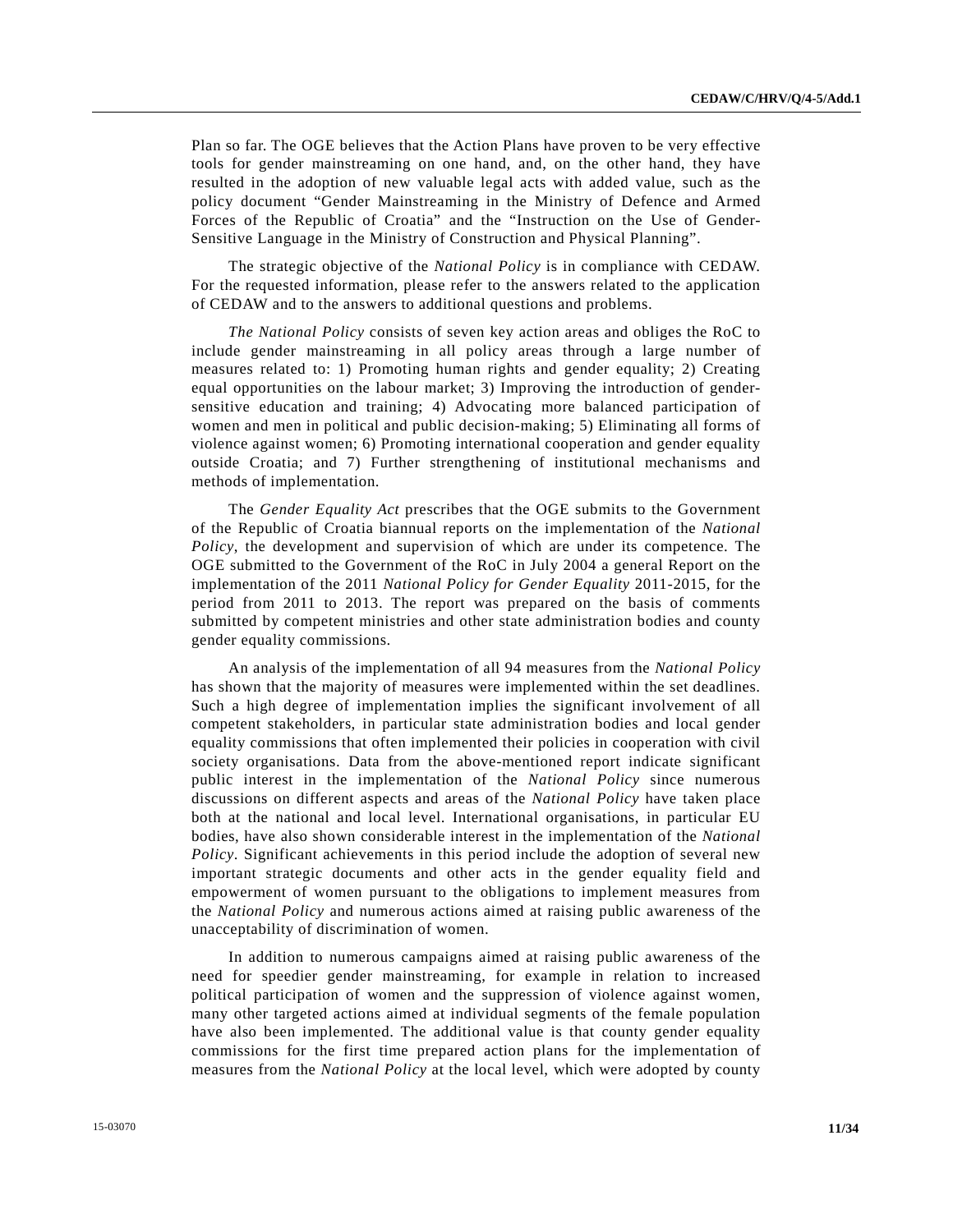assemblies. Databases of all the adopted local action plans and an overview of activities of local commissions are available on the Office's website.

 It is hard to estimate the amount of funds allocated from the State Budget for the activities of empowerment of women and for the promotion of the gender equality principle. The Office for Gender Equality is frequently asked to answer this question for the purposes of drafting different international reports. Although all state administration bodies and local and regional self-government units competent for implementing the measures from the *National Policy* must ensure all the necessary funds, the majority of state administration bodies do not have a separate heading for this in their annual budget but rather funds are allocated within the framework of their regular activities in accordance with the scope of work. Funds from the State Budget (and from local budgets) are also allocated for the implementation of other complementary national strategies and for the financing of numerous projects of civil society organisations active in the gender equality field. The more efficient implementation and supervision of the implementation of the *National Policy* require the strengthening of the financial and administrative capacities of all institutional gender equality mechanisms.

#### **Temporary special measures**

6. **In addition to information provided in the report regarding temporary special measures to increase the employment of women by encouraging women's entrepreneurship (paras. 96, 180 and 181), please provide other specific examples of the temporary special measures in place to accelerate the achievement of substantive gender equality in other areas of the Convention where women are underrepresented or disadvantaged and their results.** 

 New special measures for the promotion of women's entrepreneurship have been applied since 2013 as part of the programme "SME Impulse" according to which women entrepreneurs may earn an additional 15 points in the system of grants awarded by MEC if they own more than 51% of a business.

 A provision of the *Political Parties Act* has been applied since 2001 laying down the payment of 10% higher compensation to political parties for each elected Member of Parliament and for each member of councils of municipalities and cities and county assemblies of the under-represented gender.

 The new 2012 *Local Elections Act* provides for the obligation of a proponent to take into account the gender balance on lists of candidates in accordance with the *Gender Equality Act* which, since 2008, has prescribed quotas of a minimum of 40% representation of one gender on electoral lists. The new *Act on amendments to the Act on the Election of Representatives to the Croatian Parliament* of February 2015 contains a provision according to which lists of candidates that do not comply with the above-mentioned requirements will not be regarded as valid.

 The provisions of the *Labour Act*, the *Maternity and Parental Benefits Act* and other related acts prescribe special measures for the protection of motherhood and parenthood.

#### **Stereotypes**

7. **According to the Ombudsperson for Gender Equality Annual Report 2012 sexism and gender stereotypes continue to be present in the media and women**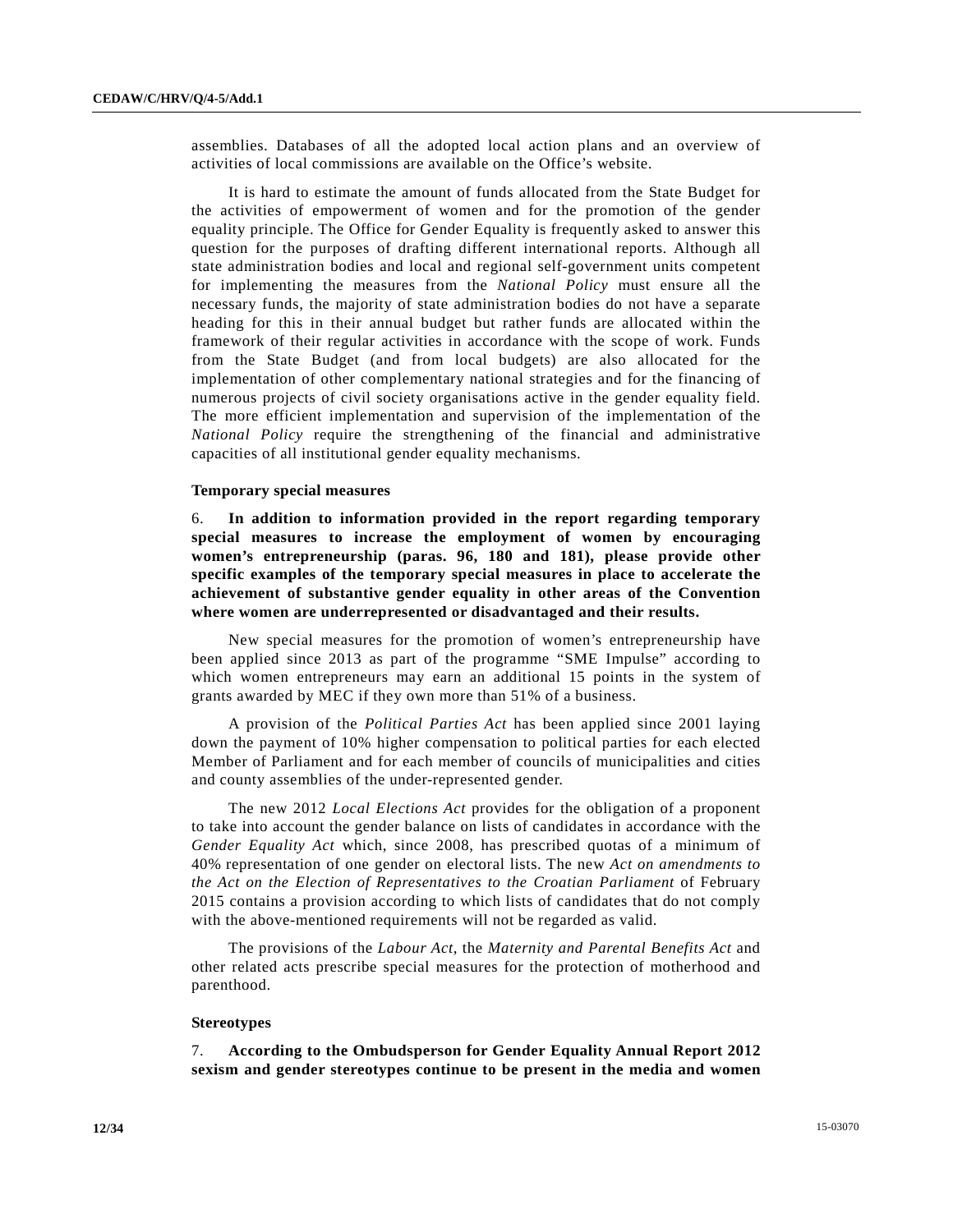## **continue to be presented as sexual objects. Please provide updated information on measures taken to eliminate stereotypical portrayals of women in the media and advertising.**

 The elimination of gender stereotypes and gender mainstreaming in the media have been introduced as separate objectives in the *National Policy*. The Croatian Radio Television (hereinafter: HRT) adopted an Action Plan for Gender Equality. In 2011, HRT conducted research on the attitudes of its employees in relation to the promotion of gender equality in programme content. In 2011, HRT's training centre carried out several cycles of gender equality training, including on the need to use gender-sensitive language. In 2012 and 2013, in cooperation with the Office of the Ombudsman for Gender Equality, HRT's training centre and HRT's Academy conducted training workshops for editors and journalists on the need to eliminate gender stereotypes in the media which focused on the following topics: "Aspects of Gender Equality in HRT Programmes" and "What can HRT, as a public service, do to promote genders through media content". A workshop on "Protection and Promotion of Human Rights" was organised in cooperation with the Office for Human Rights and Rights of National Minorities for journalists and editors. HRT submits regular interim reports to the Office for Gender Equality on shows promoting gender equality and reports on the use of media space for the airing of advertisements of general interests, on the allocation of funds for the production of gender-sensitive content and on the broadcasting of independently produced gendersensitive content. Increased funds have been recorded within the framework of the Electronic Media Agency by means of the Fund for the Promotion of Pluralism and Diversity of Electronic Media whose funds are used to promote television and/or radio production at the local level, under the category of "Raising Awareness of Gender Equality". This has resulted in a greater amount of TV shows with gendersensitive content compared to shows of other categories, from 5.14% in 2011 to 8.77% in 2012 and 9.52% in 2013. The share of gender-sensitive radio shows has increased compared to other shows, from 6.15% to 7% in 2012 and 9.59% in 2013.

 The OGE translated into Croatian and published 1,000 copies of a handbook of the Council of Europe's Steering Committee for Equality between Women and Men (CDEG) "*Women and Journalists First!*" by Joke Hermes. The publication was officially promoted in March 2013 and broadly disseminated. The *Resolution of the Parliamentary Assembly of the Council of Europe 1751 (2010) Combating Sexist Stereotypes in the Media* and *Recommendation Rec (2013)1 of the Committee of Ministers to Member States on Gender Equality and the Media* were translated and are available on the website of the Office for Gender Equality. A total of 23 complaints of private persons and NGOs concerning gender discrimination and discrimination on the basis of sexual orientation in the media and media advertising were received by the Office for Gender Equality from 2011 to the end of 2014. In accordance with the legal obligation of the Office for Gender Equality, all complaints are forwarded to the Ombudsperson for Gender Equality who resolves complaints against media content and warns the public and the Croatian Parliament of violations of the *Gender Equality Act* and other national and international regulations in this area by means of public announcements and published analyses and surveys. Some county gender equality commissions organised workshops and meetings with the media and actively encouraged local radio stations to include gender equality content into programmes.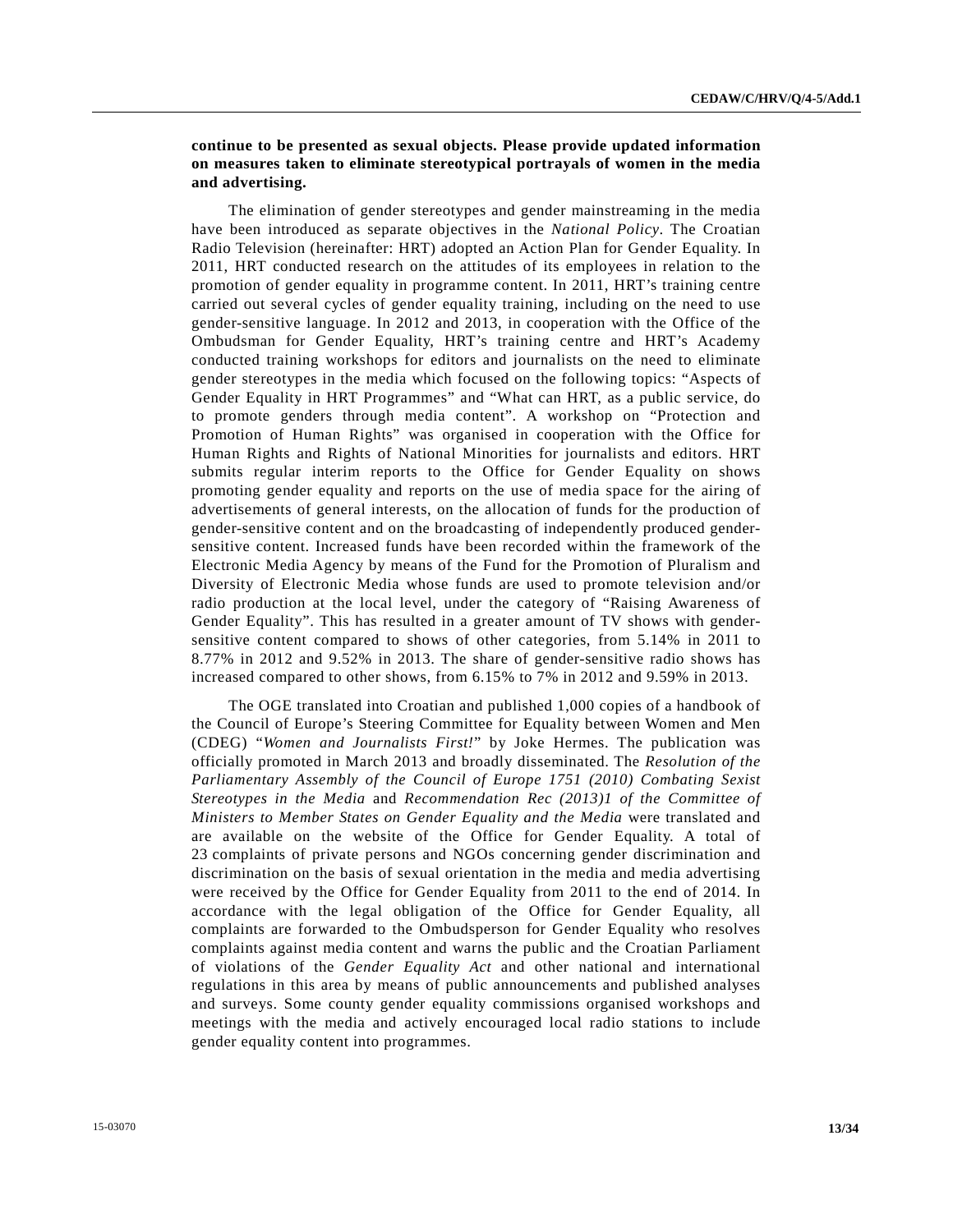## 8. **Please provide additional information on the specific measures implemented to promote equal sharing of family responsibilities between women and men, including on measures taken to increase the number of fathers who are using parental leave and data on mothers and fathers using parental leave in the form of part-time work (para. 164).**

 The *Maternity and Parental Benefits Act* was aligned in 2013 with the relevant EU directives and was amended to include more comprehensive protection of motherhood, to facilitate the balancing of family and professional life, to increase the birth rate and to enable fathers to participate in the early upbringing and education of children. Women and men have equal rights in relation to parental leave for a minimum of four months which, as a rule, is non-transferable to the other parent. The extension of the minimum duration of parental leave from three to four months for each of the employed and self-employed parents and the inability to transfer two out of four months of parental leave to the other parent, most frequently to the mother of the child, represents an incentive for most fathers to dedicate a part of their time to their family in line with their professional obligations. Fathers are additionally encouraged to take on part of the care of children with an additional two months of paid paternity leave.

 According to the data of the Croatian Health Insurance Fund (hereinafter: CHIF), the number of fathers using paternity leave is on the rise — about 1,754 fathers used paternity leave in 2011, a total of 1,952 did so in 2012, as many as 2,023 in 2013 and in 2014 a total of 2,036 fathers used paternity leave.

 The number of parents that used the right to maternity and paternity leave as the right to work part time amounted to 29 fathers and 420 mothers in 2011, 34 fathers and 471 mothers in 2012, and 54 fathers and 646 mothers in 2013, and 90 fathers and 857 mothers in 2014, which means that mothers and fathers are becoming more familiar with these opportunities and are increasingly exploiting them.

#### **Violence against women**

9. **Please provide updated information on the prevalence of all forms of gender-based violence against women. Please include data on domestic violence, sexual assault and rape cases reported, the relationship between the victim and the perpetrator, investigations, prosecutions and convictions and sentences imposed on perpetrators.** 

*The MJ*, *the MSPY*, *the State Attorney's Office* and the *MI* gather data on domestic violence pursuant to the *Ordinance on the contents of obligatory records and reports, the manner of collection, processing and archiving of statistics on the implementation of the Act on Protection against Domestic Violence* (OG No. 105/11). Tables 3, 4 and 5 in Annex 2 provide a statistical overview of the requested data on the presence of gender-based violence against women.

 Concerning cases of rape, it must be mentioned that all perpetrators in 2013 and 2014 were men, and out of the total number of rapists, intimate partners were perpetrators in 39 reported rape cases, 6 attempted rape cases and 116 sexual assaults.

 The following sentences for the criminal offence of domestic violence were pronounced in 2011: unconditional prison sentence in 61 cases, suspended prison sentence in 162 cases, fine in 28 cases, forced placement in six cases, acquittal in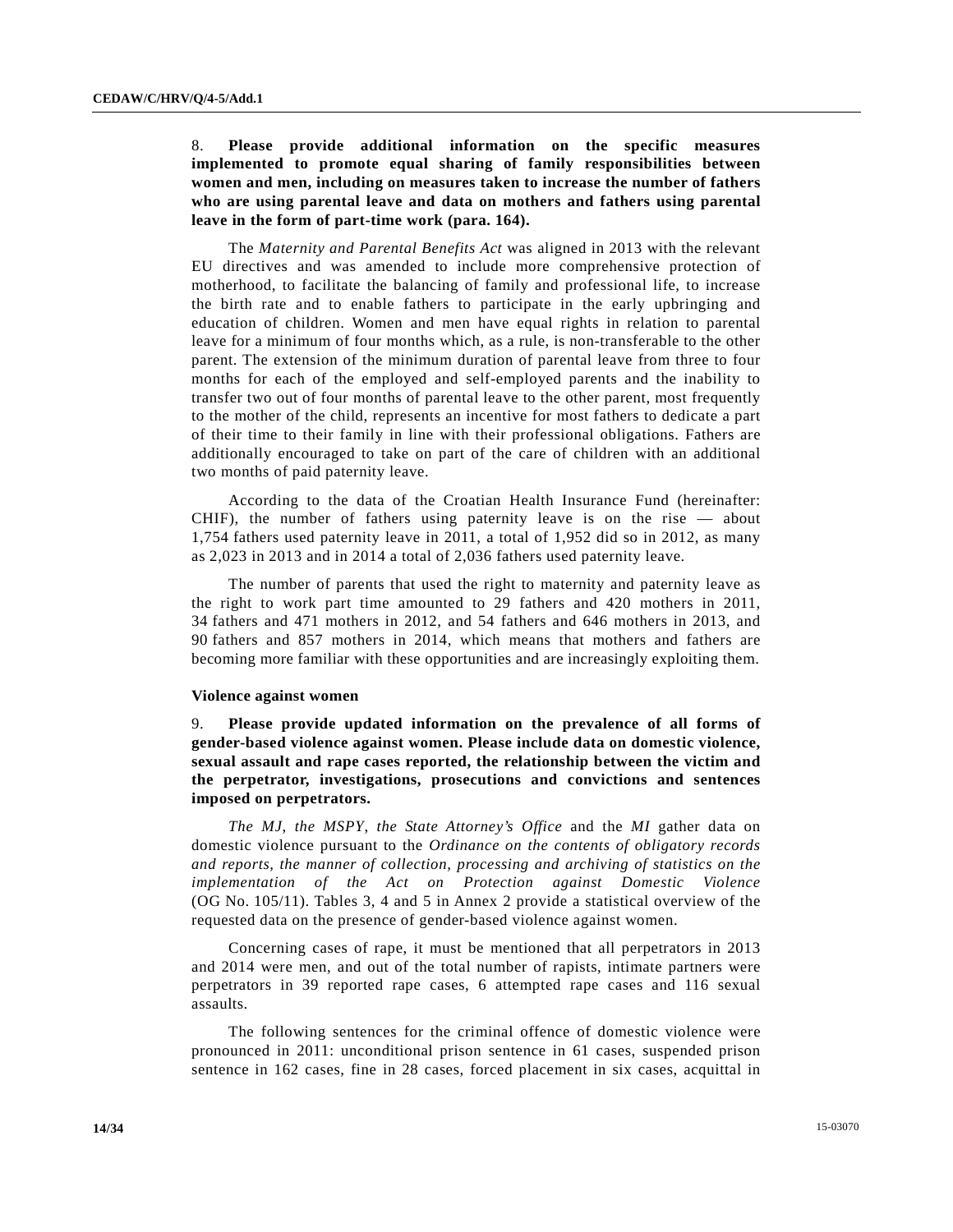seven cases, dismissal on the merits in 38 cases, suspended proceedings in 23 cases, referral of a case in nine cases and educational measure of increased care and supervision in four cases. Concerning the mutual relation between the victim and the perpetrator, the perpetrator is most frequently the spouse of victim (321), father (89), civil union partner (45), daughter (29), mother (28) or has other relations (32) with the victim.

10. **Please inform on the remaining challenges to the implementation of the new Family Law (2014), the new Criminal Code (2013), the Law on Protection from Domestic Violence (2009), and the Free Legal Aid Act (2008). In particular, please include information on the measures the State party is taking to ensure that women in all counties experiencing gender-based violence have access to appropriate support and assistance, including legal assistance and shelters. Also inform on any initiatives to train and build the capacity of law enforcement officers, including police and judges, medical doctors, and officials of public institutions to implement these laws, correctly identify perpetrators, and to provide timely protection to women experiencing violence to ensure their security. How does the State party guarantee timely and effective victim's safety, including after the conclusion of a criminal trial, and offender's accountability?** 

 Concerning the implementation of the Family Act adopted in 2014, it must be mentioned that in January 2015 the Constitutional Court adopted a decision on the institution of proceedings for the review of conformity of the Family Act with the Constitution. This decision temporarily suspended the enforcement of all individual acts and actions undertaken on the basis of the Family Act pending the adoption of the Constitutional Court's final decision, and it was also laid down in that decision that the 2003 Family Act would apply pending the adoption of that decision. The Ministry of Social Policy and Youth submitted the new draft proposal of the *Family Act* for public debate in early February 2015 with the final proposal of the Act.

 The new *Criminal Code*, which entered into force on 1 January 2013, contains, among other things, provisions on different types of criminal offences affecting women or mostly women, including the sanctioning of different forms of genderrelated violence. The commission of a criminal offence against a family member is treated in a number of criminal offences as a qualified form of a criminal offence with elements of violence, and in that case more serious punishments for perpetrators are envisaged.

 The Ministry of Justice established in 2013 a working group for monitoring the implementation of the act and for proposing its amendments. In 2014, the MJ initiated the procedure for amendments to the *Criminal Code*, which is still pending. The introduction of new criminal provisions is envisaged, including those on emotional abuse and humiliation in the family. The definition of family was expanded compared to the definition in the previous *Criminal Code* and the position of victims has been strengthened by introducing the possibility for the *ex officio* institution of proceedings in the case of the criminal offence of physical injury and the criminal offence of threat.

 An analysis of the existing legal aid system has shown that reform is necessary and the new *Free Legal Aid Act* was adopted in 2014. The Act recognises the need for appropriate protection of the most vulnerable groups and promotes and makes available the provision of legal aid to economically and socially disadvantaged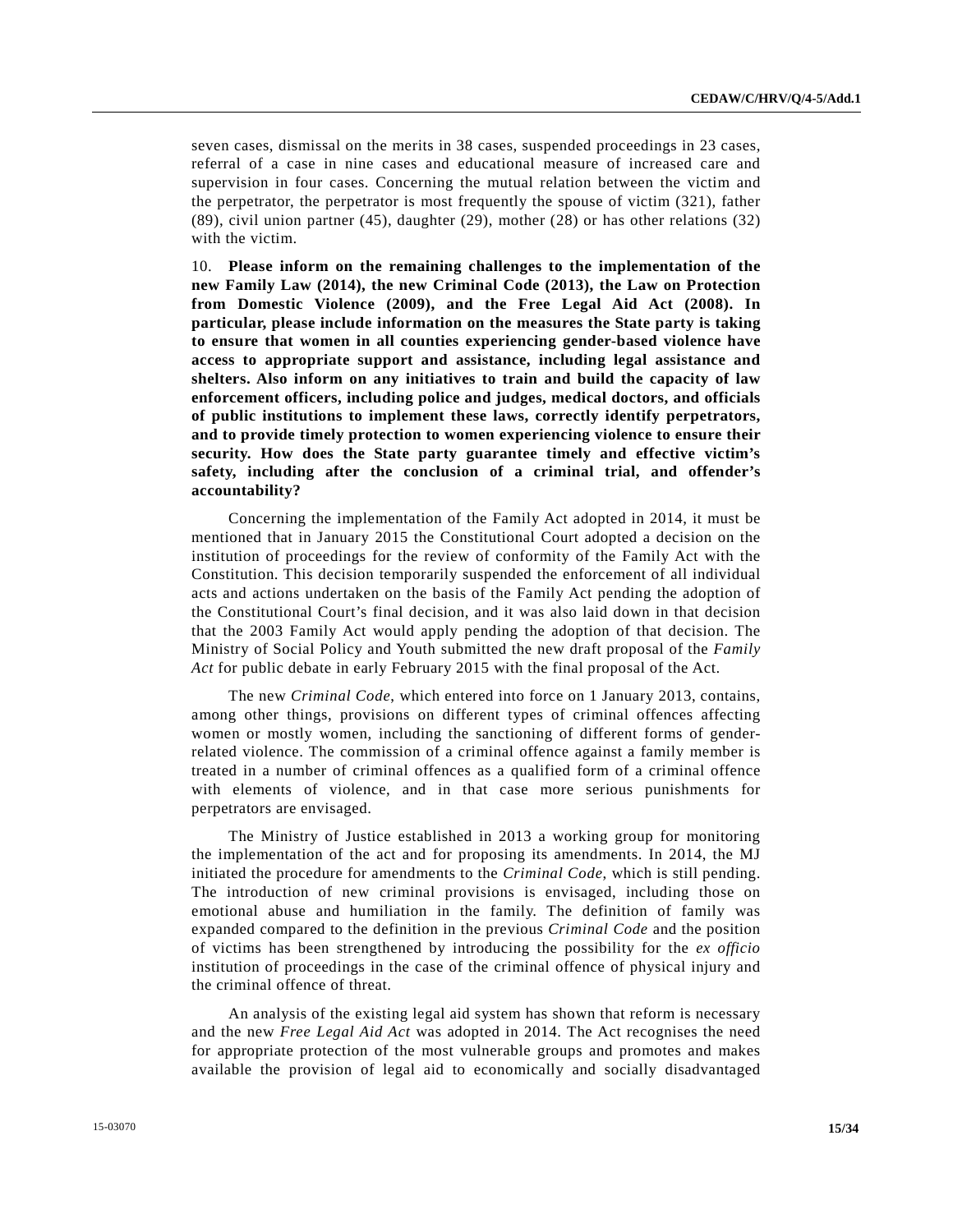groups of citizens. One of the most significant novelties in the Act is that it contains a special provision on the granting of secondary legal aid to the victim without establishing financial standing in the case of a victim of the criminal offence of violence in proceedings to exercise the right to the compensation of damage resulting from the commission of the criminal offence. In cases where financial standing is established, the financial standing of a perpetrator of domestic violence is not taken into account if the applicant is the victim of such violence. The new Act has expanded the circle of users of free legal aid and the nature of legal issues for which aid is requested, the means test for aid beneficiaries has been changed, the possibility for state administration offices to provide primary legal assistance in addition to lawyers, NGOs and legal clinics has been introduced, beneficiaries of primary legal aid have been exempted from means testing and the circle of users of primary assistance has been extended to aliens with permanent residence, children without Croatian citizenship in the Republic of Croatia unaccompanied by an adult, and members of special groups. Costs of interpreters for migrants and the Roma population in the proceedings are covered, and free legal aid may also be financed by local (regional) self-government units and donations.

 One of the further challenges in the implementation of the *Act on Protection against Domestic Violence* is the necessity to ensure its consistent application, in particular in relation to the sanctioning of economic and emotional abuse, since the existing case law does not contain any data on judicial proceedings initiated exclusively in relation to these types of abuse. Furthermore, additional awarenessraising activities must be implemented in order to inform victims of their rights and to encourage them to report all forms of violence. Training activities for expert staff still remain a priority.

 Amendments to the *Criminal Procedure Act* were adopted in 2012 and 2013 with a view to providing timely and efficient assistance and protection to victims and thus improve their protection in criminal proceedings. Victims of serious bodily injury or those whose health has been seriously damaged as a result of a criminal offence have certain rights pursuant to the *Act on Financial Compensation of Damage to Victims of Criminal Offences* which entered into force on 1 July 2013.

 In 2013, the MJ established the *Commission for implementation, monitoring and supervision of the execution of the preventive measure of obligatory psychosocial treatment*, and a national call centre for victims of criminal offences and misdemeanours has been established, and is free for users. The same year, the MI adopted the *Ordinance on the manner of execution of preventive measures of a restraining order from the joint household* (OG No. 76/13) and the *Standard police operational procedures in case of domestic violence*.

 The RoC currently has 19 shelters for women victims of domestic violence and one specialised centre for women victims of sexual violence. In the period between 2011 and 2014, the MSPY earmarked a total of HRK 25,280,575.11 for support to associations, centres and institutions providing assistance to victims of violence, out of which a total of HRK 8,327,478.90 HRK for shelters for women and counselling centres.

 NGOs, which at the same time provide services of psychosocial and legal assistance, also manage helplines for women and child victims of all forms of violence (e.g. Helpline for disabled women victims of violence). Counselling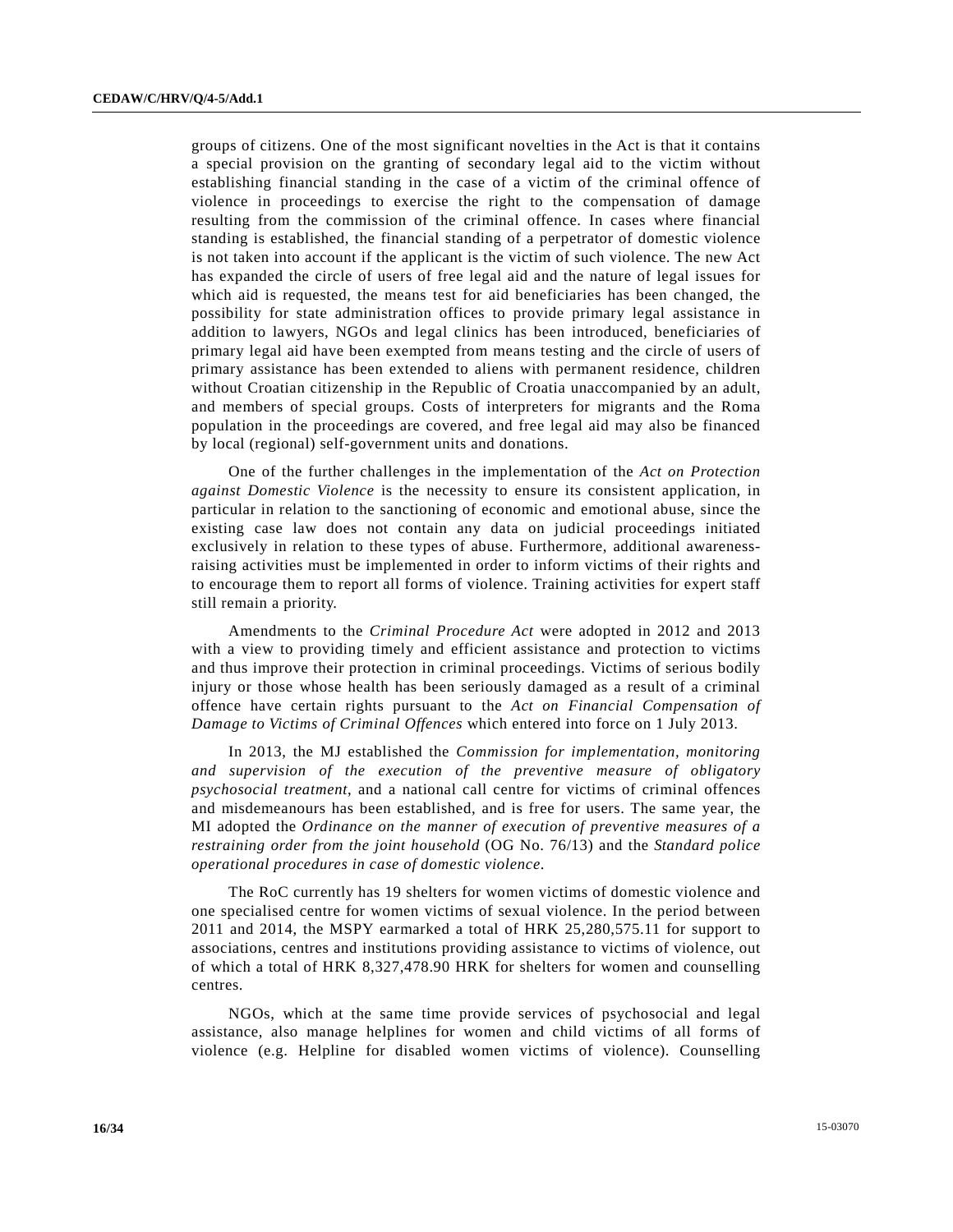services are also available in family centres, healthcare institutions and other institutions.

 The MJ, Judicial Academy, MI, Police Academy, MS, MSPY, in cooperation with associations and other key stakeholders, have been systematically implementing different kinds of training for expert staff with a view to providing protection and assistance to victims, optimum implementation of laws and efficient discovery and processing of perpetrators. The Judicial Academy has regularly implemented "Training to provide support to victims of violence" and one-day workshops on "Domestic violence" for representatives of judicial bodies. The Ombudsperson for Gender Equality concluded in 2012 the Agreement on Cooperation with the Police Academy in the implementation of training of police officers and students of the Police College. Numerous training sessions have been organised for county teams for the prevention and suppression of family violence, and for the police and healthcare workers and workers of social welfare centres, etc.

#### **Women in post-conflict situations**

11. **Please indicate the measures put in place by the State party to ensure that women victims of wartime violence, in particular sexual violence, have access to justice and reparation, including access to psychological, medical and other support and compensation. Please also inform on the measures taken by the State party to address the consequences of war on the mental health of men, which appears to be one of the factors in the increasing numbers of victims of femicide.**

 The procedure has started for the adoption of the *Act on the Rights of Victims of Sexual Violence in the Homeland War* of the Ministry of Veterans (hereinafter: MV). It defines sexual violence in the Homeland War, regulates the rights of victims of this form of violence and the proceedings for the exercise of those rights, the improvement of cooperation between competent institutions in the prosecution of crime, the renewal of the dignity of victims and an increase in the quality of their life by ensuring psychosocial, medical and financial assistance. The final proposal for this Act will be submitted to the Croatian Parliament in March 2015.

 In May 2014, Zagreb hosted a regional conference "Sexual Violence in Armed Conflict: Delivering Justice for the Past and Preventing Abuse in the Future" which was organised by MV and supported by UNDP.

 In 2012, Zagreb hosted a regional conference "Women in Peace Building: Women's Access to Justice in Post-Conflict Countries" organised by the Regional Women's Lobby for Peace, Security and Justice in Southeast Europe and supported by UN WOMEN, OGE and the Assembly of the City of Zagreb. The Conference focused on a legislative framework that would allow the prosecution of sexual crimes committed during the Homeland War as war crimes and provide a certain type of moral and other compensation to victims.

 The Government of the RoC adopted in January 2014 a new National Programme for Psychosocial and Medical Assistance to Participants and Victims of the Homeland War, World War II and to Returnees from Peacekeeping Missions. Compared to the previous programmes, categories of users have been expanded to include victims and witnesses of rape and sexual abuse in the Homeland War, victims and witnesses of war crimes, disabled soldiers and members of their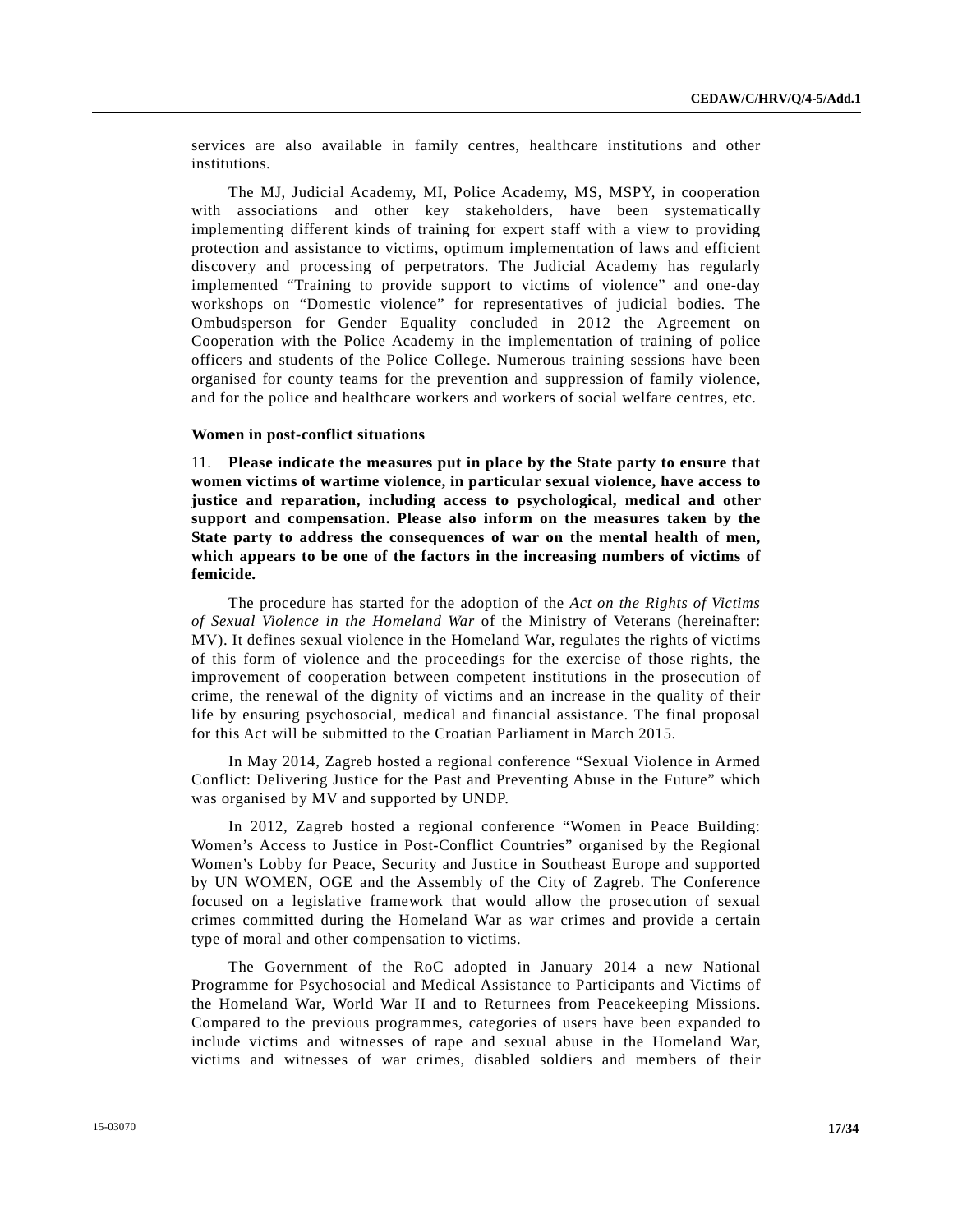families, civil victims of the Homeland War and other categories. The Psychosocial Assistance Centres within the Ministry of Veterans Affairs are the backbone of the psychosocial care system for persons affected by war trauma and are places where victims of sexual violence committed during the war can find all the necessary information about procedures for claiming victim status and where they can learn about their rights and gain psychological support to help them come to terms with being a victim of sexual violence. Psychosocial assistance centres in each county employ experts in different areas — psychologists, social workers, psychiatrists, lawyers and other experts — who provide advice and psychosocial assistance to victims at a fixed centre (while on duty at the premises of the centres) and by mobile means (visits to the homes and families of beneficiaries). National centres for psychotrauma and regional centres for psychotrauma have been established as separate hospital departments providing psychiatric assistance and involving users in different therapy programmes. A person suffering from PTSD or a similar psychological disorder may continue his or her hospital treatment at the same time. Such treatment methods have shown positive results. The Croatian Veterans' Hospital started to operate in December 2014 as part of Zabok General Hospital, and as the first specialised institution for the treatment of war veterans and for the specific health problems of this population.

#### **Trafficking and exploitation of prostitution**

## 12. **Please assess the effectiveness of the national action plans for combatting trafficking in human beings (para. 67), and provide updated information regarding measures to address the prevention of trafficking in women and to increase protection to victims.**

 The Government of the RoC adopted in 2012 a *National Plan for Combating Trafficking in Human Beings 2012-2015*. Its implementation is assessed as very successful and it has resulted in the establishment of a sound system for combating trafficking with emphasis on prevention, and the rehabilitation of victims. The *Plan* particularly focuses on further strengthening cooperation between the State Attorney's Office and the MI, on improving identification methods for human trafficking victims and protecting their best interest. The prevention of this criminal offence is subject to the relevant provisions of the *Criminal Code*, the *Act on Amendments to the Criminal Procedure Act*, the *Aliens Act*, the *Asylum Act*, etc.

 According to official data provided by the MI, the majority of victims are female, and trafficking is often closely related to sexual exploitation. A total of 14 victims of human trafficking were recorded in 2011, 12 in 2012 and a total four victims in 2013. The RoC is one of the important transit routes towards the countries of Western Europe and, in the context of trafficking of women, it is primarily a transit country. The MI cooperates with INTERPOL, EUROPOL and the SELEC Centre through participation in working groups for combating human smuggling and trafficking with a view to achieving a more efficient exchange of data and strengthening international and regional police cooperation.

 PETRA — the network of non-governmental organisations for the prevention and elimination of trafficking in women for the purpose of sexual exploitation has been actively working on the suppression of trafficking in women and children, with special emphasis on sexual exploitation. In addition to numerous activities of direct assistance to victims of trafficking, preventive initiatives, proposing amendments to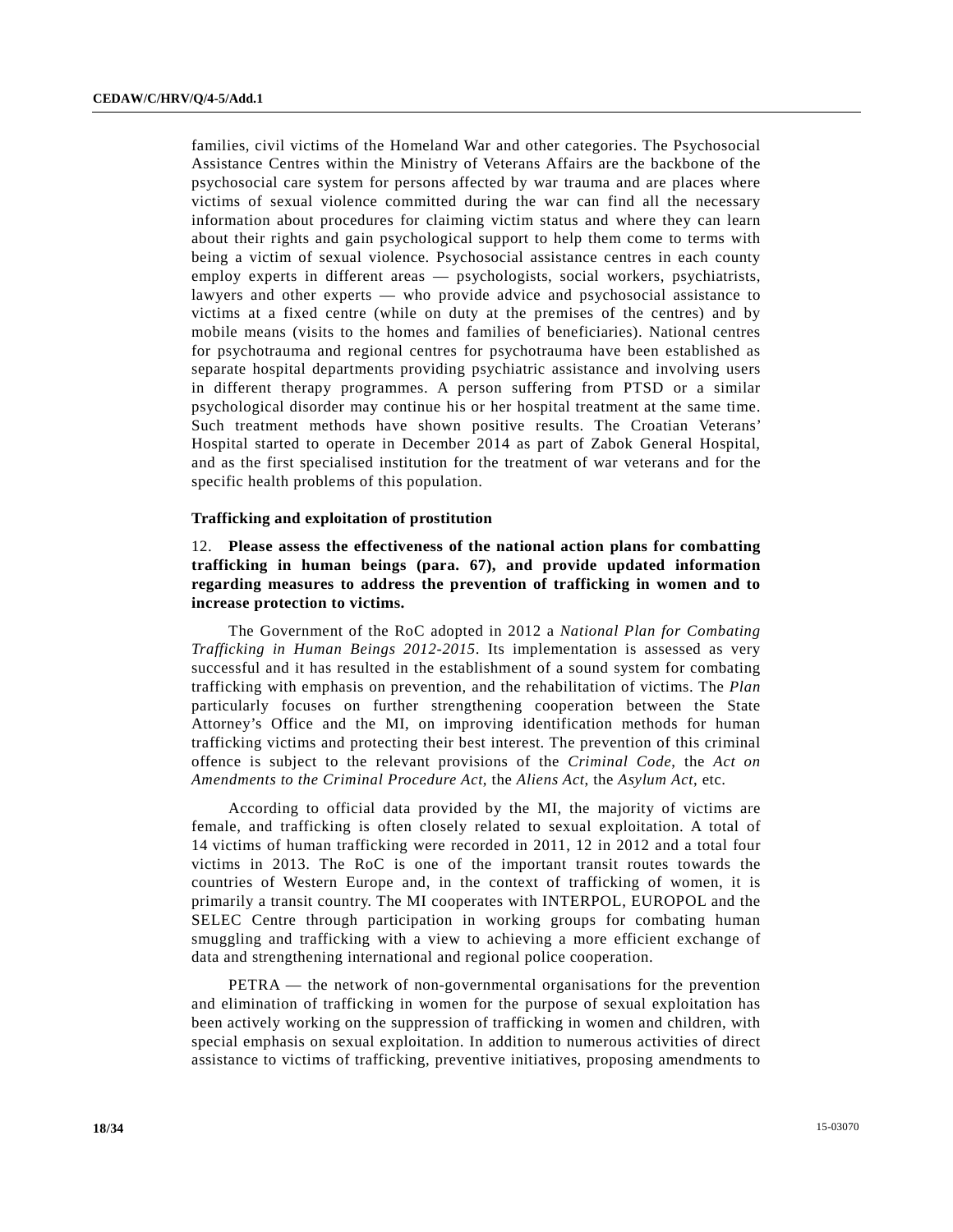legislation and activities within the framework of the implementation of national plans for combating human trafficking, this Network has been actively participating in the work of the National Committee for Combating Trafficking in Human Beings and operating a helpline for victims of human trafficking.

13. **Please comment on the prevalence of prostitution in the State party and on policies and measures adopted to prevent the sexual exploitation of women and girls. Also provide information on measures envisaged and/or in place to support women who want to get out of prostitution. Please also explain whether any measures were taken in order to prevent exploitation of prostitution and trafficking of women including through decreasing the demand for prostitution.** 

 The issue of prostitution is regulated by the *Criminal Code*. It prescribes a prison sentence for the criminal offence of prostitution for the duration of six months to five years for persons who, for the purpose of profit or other benefit, procure, entice or encourage other persons to offer sexual services or organise or enable another person to provide sexual services. A sentence of 10 years of imprisonment is given in the case where force, threat, deceit, fraud, abuse of power or a difficult position or a dependency relationship are used for the purpose of prostitution. The same sentence is given for the users of these services if they were aware or should or could have been aware of the above-mentioned circumstances. Advertising of prostitution is punishable by three years of imprisonment.

 Various projects and public campaigns have been organised and implemented by state administration bodies, associations and in cooperation with international bodies and institutions with a view to raising the level of awareness of society and key stakeholders about the issues of trafficking in women and girls, and the necessity of preventing and suppressing trafficking and prostitution. The Anti-Trafficking Day, 18 October, is regularly marked. Relevant documents and educational materials are translated, printed and disseminated and training programmes are organised for pupils and for the wider public. Projects of NGOs dealing with the issue in question are regularly financed.

#### **Participation in political and public life**

14. **Please provide updated data on representation of women in political and public life, including those related to the last national, county and local elections. Please explain the measures that were taken to address the challenges in increasing the representation of women in appointed senior decision-making positions in public, political and economic life. Please clarify what measures have been taken to facilitate women's access to higher ranks in the Diplomatic Service (para. 137).** 

 At the presidential elections in January 2015, voters elected a female president for the first time. The President of the Republic of Croatia, Mrs. Kolinda Grabar Kitarović, is a former Minister of Foreign Affairs and European Integration, Croatian Ambassador to the United States of America, and since 2011 she has been the Assistant General Secretary of NATO for Public Diplomacy.

 A total of 45% of women were elected at the elections for Croatian Members of the European Parliament in 2014, while in 2013 that number amounted to 50%.

 The Croatian Parliament, which was elected in late 2011, now has 26% female members, which is the same number as in the previous Parliament, which is a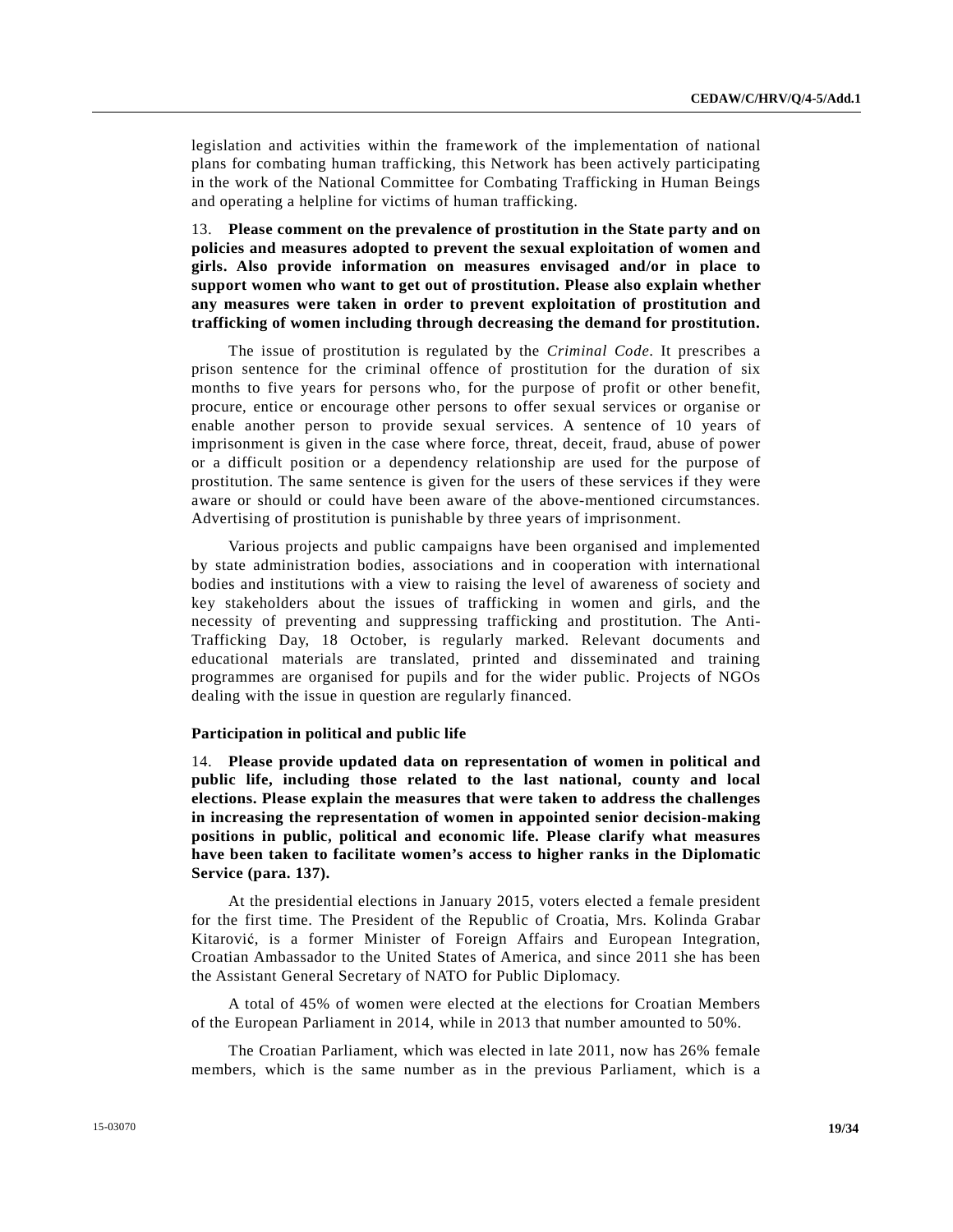5% increase in the number of candidates on the lists compared to the 2007 elections. In the parliamentary campaign in 2011, the OGE provided financial support for five projects of non-governmental institutions through public tenders concerning the promotion of equal representation of men and women in the Croatian Parliament.

 The Prime Minister of the Republic of Croatia from 2009 to 2011 was a woman. The current Government of the RoC has two female deputy prime ministers, and 20% of ministers are women, 25% of deputy ministers and 50% of assistant ministers are women, with the later proportion also being the case with general secretaries of ministries. The General Secretary of the Croatian Government is a woman. In 2014, the Government of the RoC appointed women to 67% of the positions in various commissions, committees and working groups, and to 40% of the positions in management councils and boards of agencies and similar institutions.

 The number of female candidates at the 2013 local elections slightly increased from 24.5% at the 2009 local elections to 28.4% in 2013.

 The total share of all elected female council members in municipal and city councils and county assemblies increased only slightly compared to the previous elections, from 17.5% to 28.2%. At the 2013 elections, 20.7% of the elected council members were women, with 23.1% in city councils and 15.7% in municipal councils.

 A total of one woman county prefect was elected in 2009 and 2013 (out of a total of 21 county prefects). A significant increase was recorded at the level of deputy county prefects, from 17.5% in 2009 to 26.2% in 2013. There was a slight increase in the number of female mayors, from 4.7% in 2009 to 8.6% in 2013, deputy mayors from 22.2% to 25.6%, heads of municipalities from 4.9% to 6.5%, and deputy heads of municipalities from 13.1% to 17.7%.

 In the MFEA women are predominant as officials and in other management positions. In addition to the minister, three assistant ministers, a general secretary, 60% of heads of sectors and 32% of heads of services are women. Female diplomats are prevalent at lower, medium and senior diplomatic ranks, but not at the highest diplomatic ranks in the MFEA: 45% of the positions of minister plenipotentiary are held by women and 20% of ambassadors are women. Women are under-represented as heads of diplomatic representative offices, although the number of women ambassadors has increased in the last few years. In 2011, 10% of ambassadors were women, in 2012 this percentage rose to 12% and in 2013 the percentage of women ambassadors rose to 17%. At the end of 2014, in the Republic of Croatia 23% of ambassadors were women while women constituted 42% of general consuls.

 The head of the OGE gave a lecture on gender equality in October 2014 to students on a one-year course for young diplomats at the MFEA's Diplomatic Academy.

 In state-owned companies (59 companies) 19.4% of supervisory board members are women and women make up 15% of the chairpersons of the supervisory board. Women constitute 16.4% of the members of management boards, and 12% of companies have a woman as the head of their management boards.

 Since October 2013, the Office of the Ombudsperson for Gender Equality has been implementing a two-year project financed under the Community Programme for Employment and Social Solidarity PROGRESS — "Removing the glass maze: equality of opportunity in access to economic decision-making positions in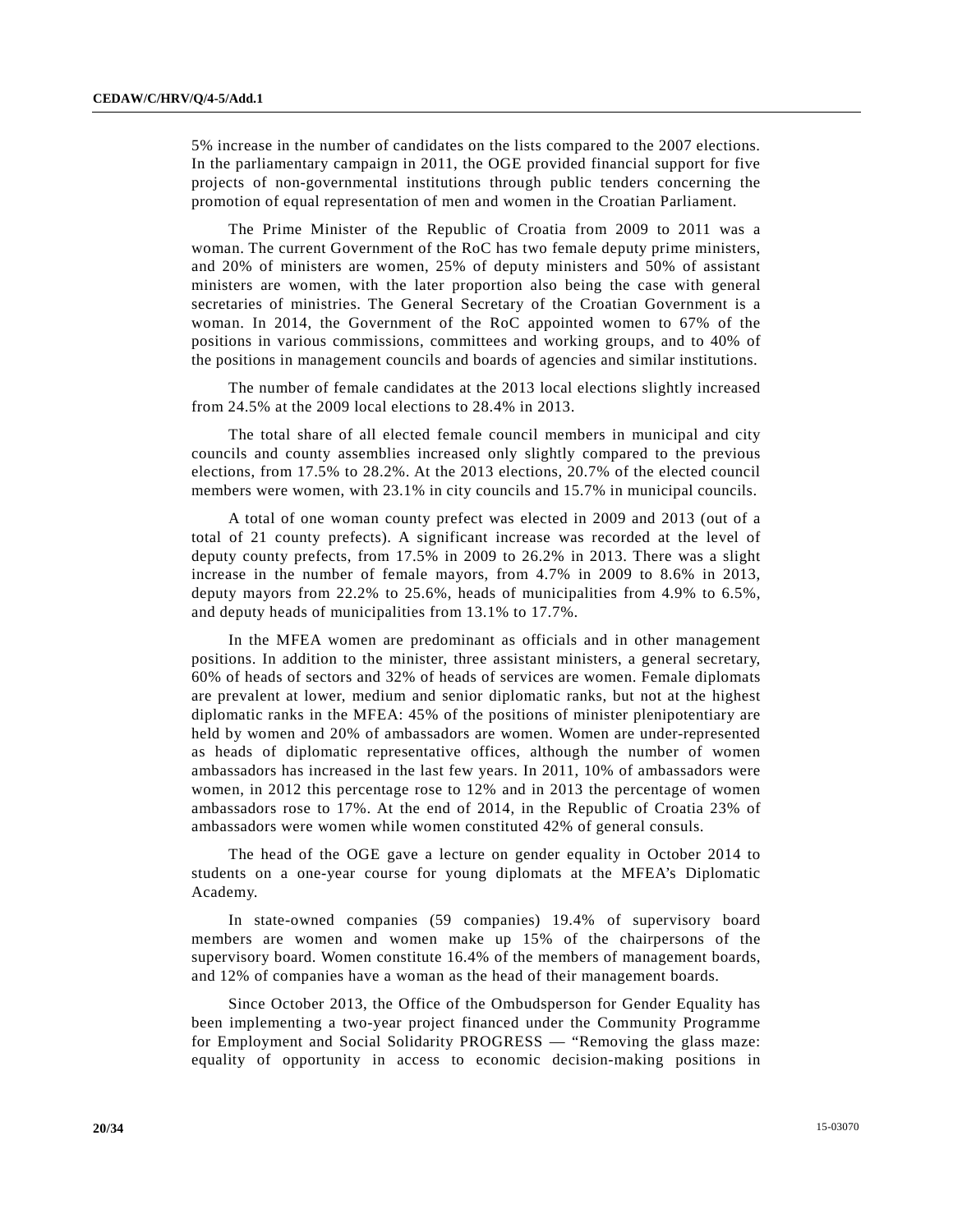Croatia". Partners in the project include the Ministry of Labour and Pension System, the Croatian Employers Association, the Institute for Labour Market Development and DiM — the Association for Civic Education and Social Development. The project is valued at EUR 250,000.00.

#### **Education**

15. **Please update information on the steps taken to address the "significant gender differences [that] exist at the level of enrolment into secondary schools" (para. 141). Please also describe efforts made by the State party to promote the diversification of educational and vocational choices for women and men and to address the underrepresentation of women among full-time professors.** 

*The Decision on elements and criteria for the selection of candidates for enrolment into secondary schools in the 2012/2013 school year* by the MSES included an item prescribing the criterion for enrolment into secondary education programmes in accordance with the *National Policy*. The decision prescribed that if 80% or more candidates of the same gender apply for enrolment into a certain professional course, a candidate of the opposite sex receives an additional two points on top of the number of points established in the valuation process, and the final ranking must include the points added for the under-represented gender. The decision was repealed in the 2013/2014 school year because the MSES concluded that the above-mentioned criterion was not sufficiently effective.

 In 2012 the CES published the 4th version of the *"My Choice"* software supplemented with new professions and gender-aware titles. With a view to providing information about enrolment into secondary schools, the CES prepares five regional brochures every year entitled "*Where after elementary school?*" All titles of curricula contain gender-aware titles of professions, thus promoting gender equality among pupils. The new edition of the brochure contains new illustrations with images of women doing traditionally female professions and images of men doing traditionally female professions. The gender-sensitive approach to the adoption of a decision on the profession is applied in regular professional guidance activities of the CES and by representing non-traditional professions for specific genders at Job Fairs. In 2013, as part of the Croatian Employment Service project "*Services to Clients: Improving Lifelong Career Guidance and ICT Support*", a total of eight Centres for Information and Career Counselling were opened where pupils of elementary schools can learn everything that is important to know when choosing a secondary school, with special emphasis of the raising of awareness of gender equality.

 The MSES stressed that all scientists in university education are ensured equal work conditions and career advancement regardless of their gender, and employment and career advancement depend exclusively on the quality of their scientific work and teaching. The Rectors' Conference prescribes the conditions for the evaluation of teaching and research activities in the process of election to university teaching positions, with the consent of the National Council for Science, High Education and Technological Development. The selection of employees is carried out by universities on the basis of a public competition. The share of women as full professors in higher education institutions increased from 26.4% in 2010 to 29.6% in 2014.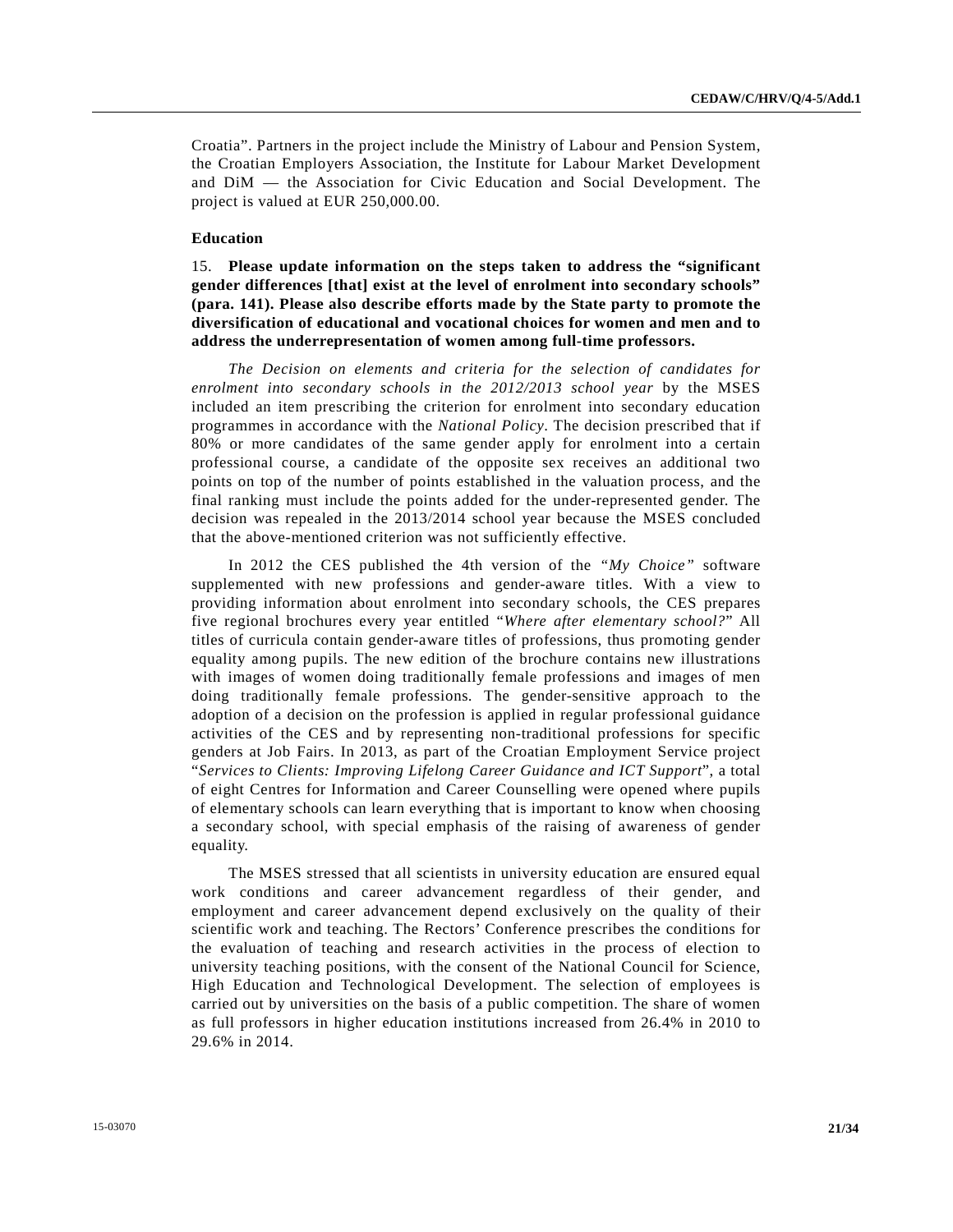#### **Employment**

16. **Please provide information on the specific steps taken to address the persistent occupational segregation between men and women in the labour market, the prevailing larger share of women who are unemployed, and the gender wage gap (para. 155). Please include updated information on the adoption of laws envisaging the same age of mandatory retirement for women and men (para. 162).** 

 As a result of the economic crisis that mostly hit those sectors where the majority of employees are men, the share of men in the total employment data decreased, and the share of women increased from 45.1% in 2008 to 46.5% in 2013. The share of registered unemployed women decreased from 62.2% in 2008 to 52.7% in 2013. With a view to promoting the employment of women, the CES has been implementing active employment policy measures, with the participation of women increasing from 55.3% in 2011 to 59.4% in 2014. In 2013, a package of measures was introduced aimed at promoting the employment of women by means of personalised public works programmes in the area of care and by means of measures promoting flexible types of work. With a view to increasing employability and integration into the labour market, the CES organised numerous activities in the period between 2011 and 2014, including group information where the share of women increased from 49.2% to 57.6% in 2014, individual counselling (53% women), individual counselling for the purpose of developing a personalised programme for finding employment (increase in the representation of women from 30.1% in 2011 to 44% in 2014) and a workshop on preparations for the labour market and career management which changed from 61.4% in 2011 to 55% in 2014.

 The difference between women and men in terms of average gross monthly salary, according to the Croatian Bureau of Statistics, amounted in 2013 to 10.6%. The research of the Zagreb Institute of Economics "An Analysis of Public and Private Sector Wages in Croatia" showed that men, on average, have 10.9% higher salaries per hour of work in all sectors (public, private and state-owned companies). Even the public sector, in spite of the fact that more than 65% of all employed persons work in this sector, recorded a difference of 13.3% in favour of men, which may be the result of greater representation of men in leading positions. The greatest difference in salaries between women and men is in the private sector (16.5%), and the smallest in state-owned companies (6.2%). In accordance with the *National Policy*, the Equal Pay Day has been celebrated in the RoC since 2011.

 The new *Pension Insurance Act* entered into force on 1 January 2014 and it prescribes a uniform retirement age of 65 for old-age retirement, and 60 for early retirement. The period between 2014 and 2030 will be a transitional period for women, during which the retirement age for women will increase by 3 months per year. In 2030 women and men will retire under equal conditions of years of employment and old age. A new transitional period will start in 2031 during which the retirement age for women and men for old-age retirement will increase to 67, and it will increase gradually for both sexes by 3 months a year.

#### **Health**

17. **Please provide updated information on the measures taken to include in the school curricula age-appropriate education on sexual and reproductive health and rights, including responsible sexual behaviour, and to promote the**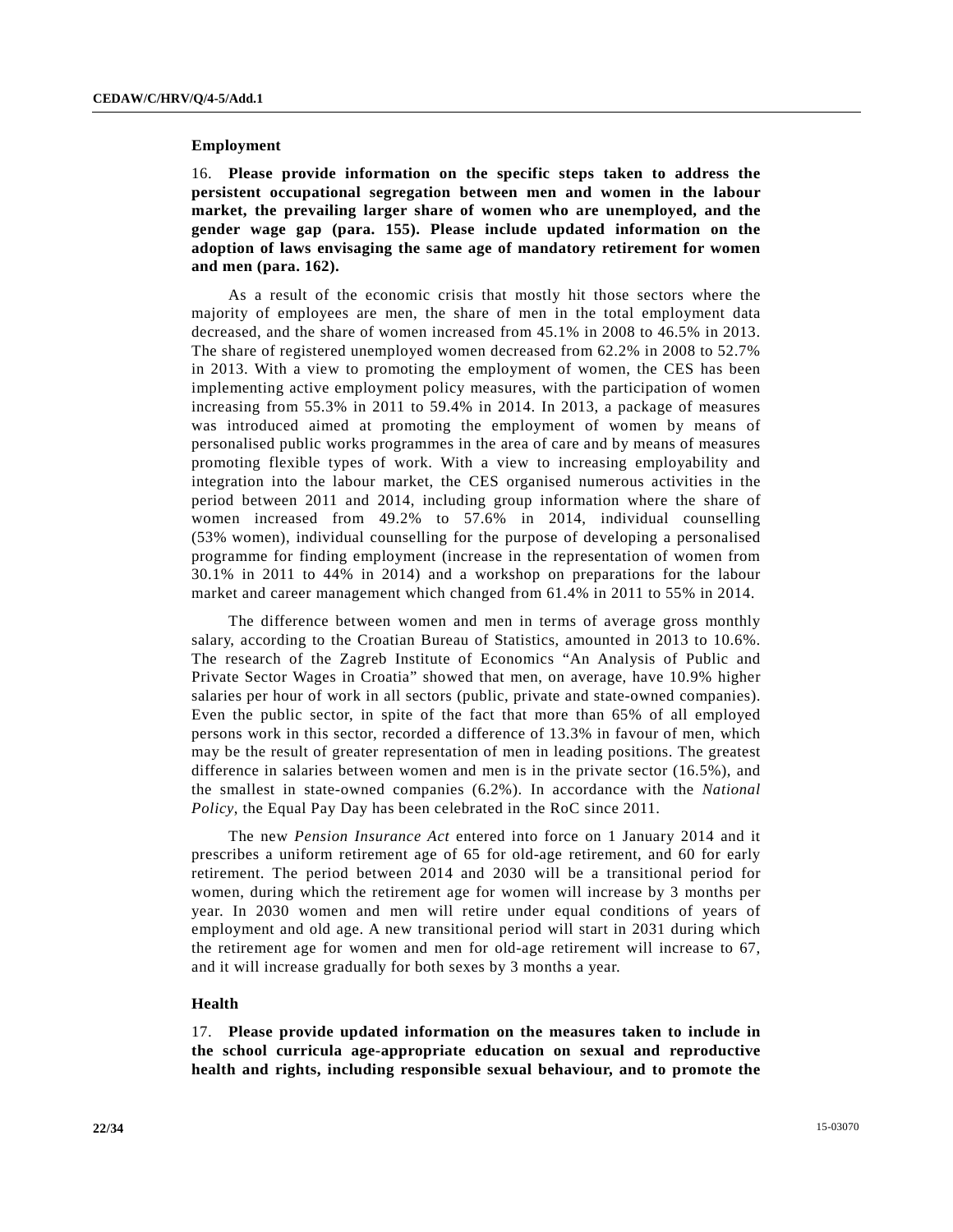**use of contraceptives and prevent the spread of sexually transmitted diseases (para. 154). Please also provide information on the measures taken to enhance access to and affordability of contraceptives. Further, please explain how the State party is addressing the threats to legally-regulated safe medical abortion due to the activities of neoconservative groups as well as the limited access to abortion due to the increasing number of hospitals taking the decision to perform abortions only for medical reasons and the increasing number of physicians exercising conscientious objections.** 

 Topics of sexual and reproductive health education and rights are included in the *Curriculum for Health Education for Elementary and Secondary Schools* (Official Gazette, No. 106/2013). The module on sexual/gender equality and responsible sexual behaviour includes an objective of promoting responsible sexual behaviour, the use of contraceptives to prevent unwanted pregnancy and the spread of sexually transmitted diseases. It is accompanied by teacher manuals for health education teachers. Since the 2013/2014 school year, the health education curriculum has been implemented for 10-12 school hours as part of homeroom teacher time in elementary and secondary schools. The training of teachers for the implementation of the *Health Education Curriculum* has been carried out since 2012 The emphasis of the curriculum in the part on gender equality is on the mental, sexual and physical abuse of pupils, the prevention of bullying, the acceptance of differences and responsible sexual behaviour and a healthy lifestyle.

 The *Croatian National Programme for the Prevention of HIV/AIDS for 2011- 2015* was adopted in April 2011. The MH is financing 10 centres for free and anonymous HIV testing and counselling. The Counselling Centre for HIV provides individual counselling services on HIV/AIDS (the manner of spreading, risks, the assessment of personal risk of the user), counselling on other sexually transmitted diseases and responsible sexual behaviour, HIV testing, Hepatitis B, C and Syphilis testing, assistance with treatment and support and dissemination of educational materials and condoms. Programmes and projects for the preservation of reproductive health are co-financed and carried out in cooperation with civil society organisations and other legal persons. A series of training sessions, TV and radio shows, lectures and public discussions have been held aimed at promoting sexual health and preventing disease, as well as at ensuring the timely treatment of persons who are ill.

 The Croatian National Institute of Public Health (hereinafter: CNIPH) carried out in 2011 an educational public health campaign "*Knowledge Wins*" which included the launching of a new Facebook page CroAids. In cooperation with the UN Theme Group on HIV/AIDS and with support from the MH, the CNIPH organised in 2012 on Facebook, on the occasion of the World AIDS Day, an educational competition for pupils "Knowledge Wins — Join us!" aimed at education and communication among young people about HIV/AIDS: prevention, peer-education, responsible sexual behaviour, testing, early discovery of the infection and treatment.

 Contraceptives have been put on the list of medicines of the CHIF and thus made available. They are issued with a doctor's prescription, which enables supervision of their use.

 The MH reviewed the situation in hospitals offering gynaecological and obstetrics services and found that five out of 27 such institutions did not provide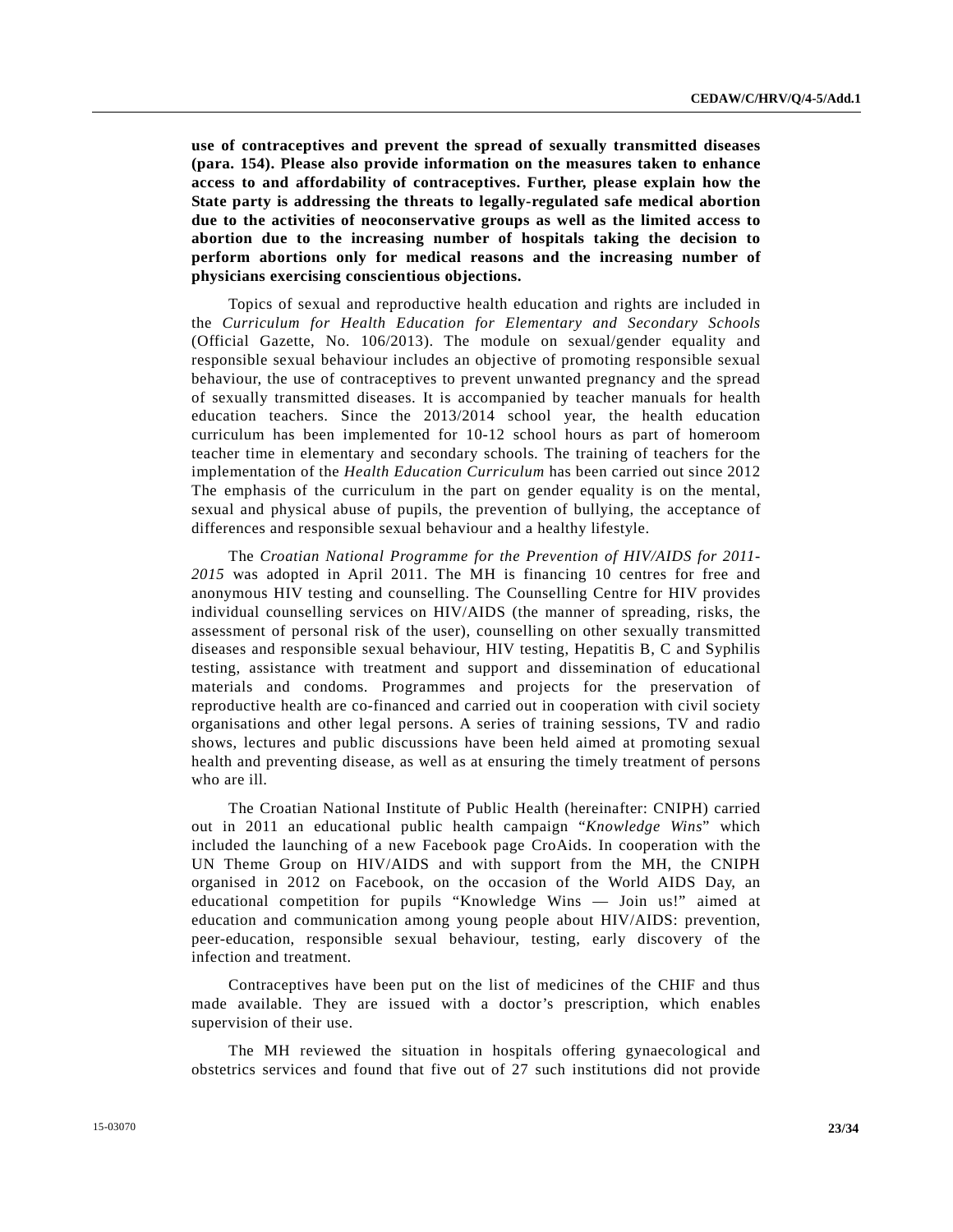abortion services at the patient's request due to conscientious objection. In November 2014 the Ministry sent a notice to all hospitals offering gynaecological and obstetrics services asking them to ensure that their patients may exercise the right to abortion as soon as possible wherever it is not ensured, since all hospitals in the network of public health services providing gynaecological services must ensure the provision of the service of terminating pregnancy, and the organisation of this service is under the competences of the director, or the trustee of the hospital. Hospitals have been asked to prepare a standardised procedure from the moment the person asks for the procedure until the person's release from hospital and to publish it on the internet, together with the price of the services. In accordance with its authority and provisions of the *Health Care Act*, the health inspection will carry out in 2015 inspections in all hospital healthcare institutions that have special departments for gynaecology and obstetrics. The supervision will cover the manner of carrying out abortion upon the patient's request.

 Concerning the implementation of Article 20 of the *Medical Profession Act* (Official Gazette Nos. 121/03 and 117/08) regulating the right to conscientious objection, the MH gave an instruction to all hospitals offering gynaecological and obstetrics services whereby a gynaecologist who enters a conscientious objection must, after having notified the patient, record this in writing in his or her specialist finding and hospital healthcare documentation and must refer the patient to another specialist in the same field at that hospital.

 Hospitals must keep records of healthcare workers who have invoked their right to conscientious objection and regularly inform the Management Board/Board of Trustees of the institution thereof. A legal obligation to inform the CHIF of a termination of pregnancy was also underlined, as well as the obligation of medical doctors who are in the process of specialisation in gynaecology or obstetrics to comply with the curriculum of the specialisation programme. The MH continues to follow the implementation of the above-mentioned legal provisions and will, in the event of non-compliance, undertake measures under its competences.

#### **Rural women**

18. **Please provide information on the measures taken to change the traditional and social patterns by which husbands predominate as registered owners of farms, crafts, companies and cooperatives (para. 190). Please indicate the efforts that have been employed to inform and empower rural women to claim their rights, such as those to property.**

 Conferences, workshops and other activities aimed at empowering women in rural areas were organised at the national and local level by state administration bodies, institutions for gender equality and civil society organisations. Within the project "Status and role of women in rural areas", the Ministry of Agriculture carried out a survey on the status, awareness and needs of rural women in Croatia. The results of this survey were published and disseminated in 2012 in the publication entitled "101 Questions for Women from Rural Areas — Results on Status, Awareness and Needs of Rural Women in the Republic of Croatia". The second international conference on the "Development of Employment Possibilities for Women in Rural Areas" was organised in 2011.

 The Ministry established a working group to gather information about women in rural areas and is currently working on the *Action Plan for Promoting and*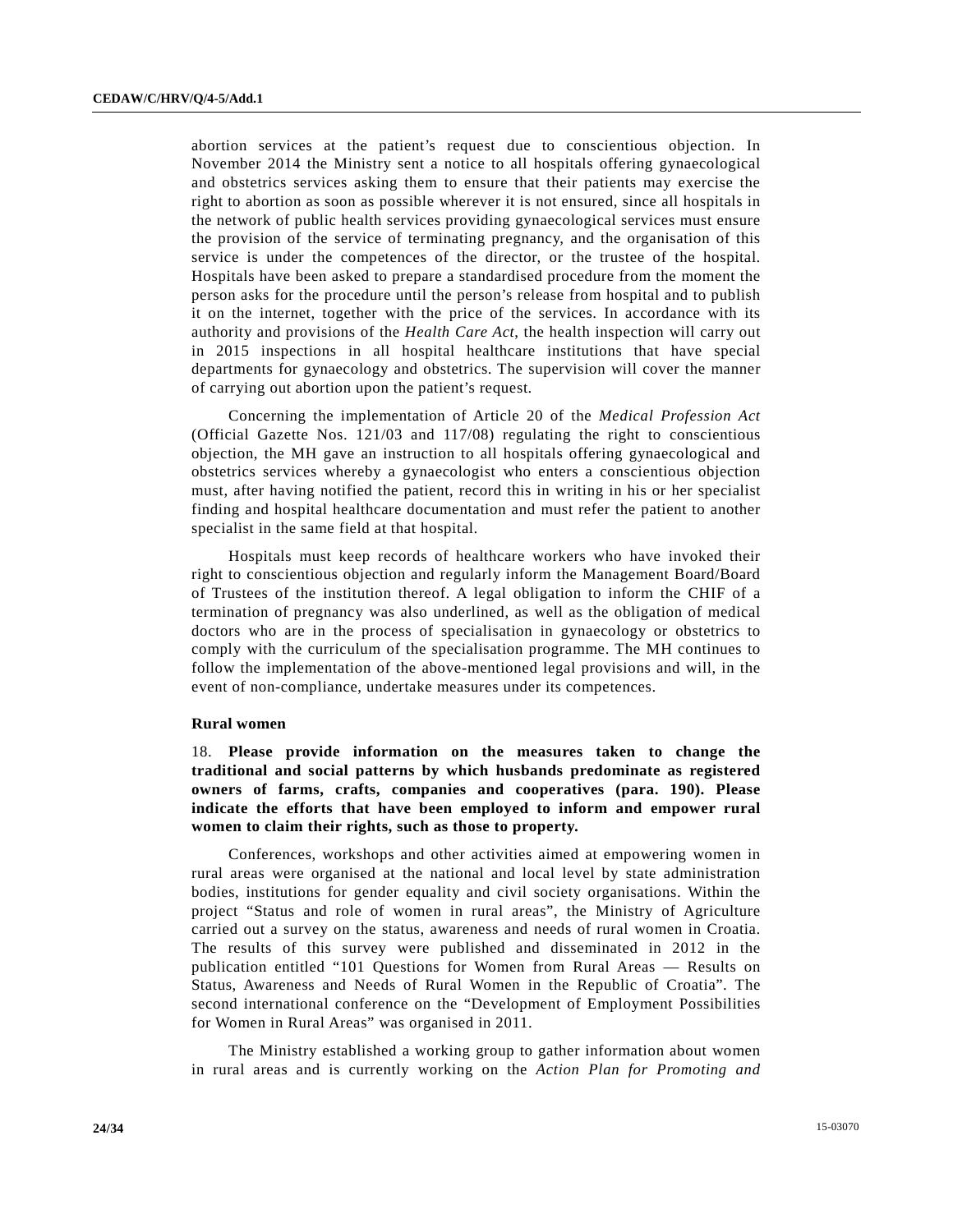*Improving the Role and Status of Women in Rural Areas*. There are also plans to include measures aimed at overcoming inequalities in the ownership structure of the economy and agricultural surfaces. Three workshops were organised in 2013 in order to encourage wide public discussion, and rural women were actively involved in the development of measures. *The Rural Development Programme of the Republic of Croatia for 2014-2020*, which is expected to be accepted by the European Commission, includes gender equality as a horizontal issue, and measures aimed at promoting the entrepreneurial activity of women in rural areas have been included in the *Strategy of Women Entrepreneurship Development in the Republic of Croatia for the Period 2014-2020*.

 In 2012 and 2013, institutions for gender equality and the Ministry of Agriculture actively participated in the implementation of the SEE WORD project "*SEE Women in the Rural Development Network*" of the regional centre for gender equality and of the project "*Gender Equality in Rural Development — Empowerment of Women in Rural Society (GARD project)*" of the Organisation for Civil Initiatives — OCI. The Ombudsperson for Gender Equality held the first in a series of planned fora on the empowerment of women in urban and rural areas of the RoC in November 2014 in Zadar entitled "Self-Realisation through Meeting and Conversation" in cooperation with the Regional Centre for Gender Equality, UNDP and the Austrian and French Embassies in the RoC. The objective of the initiative is to create a network of entrepreneurs at the local level and to interconnect the counties with a view to exchanging experiences and releasing the potential available to local communities.

#### **Disadvantaged groups of women**

19. **Please provide further information on the implementation of the Action Plan of the Decade of Roma Inclusion (para. 35). Please also provide more information on specific measures taken to address the widespread discrimination against Roma girls and women in education, employment and access to the health care system, in particular.** 

 In the reporting period, both mainstream and targeted activities stemming from the *National Programme for the Roma* 2003-2013 and the *Decade of Roma Inclusion Action Plans* (2005-2012) were regularly implemented. In November 2012, the Croatian Government adopted the *National Roma Inclusion Strategy 2013-2020* (hereinafter: NRIS), and the accompanying *Action Plan for the Implementation of the NRIS 2013-2015* at the beginning of 2013. The NRIS, as evidenced by the study, "Country Report on Croatia: Empowerment of Romani Women within the European Framework of National Roma Inclusion Strategies (2013)", adequately considers gender as a cross-cutting issue. The European Roma and Travellers Forum mentioned Croatia as a good example in its 2015 report "Evaluating Gender in National Roma Integration Strategies", which contained an analysis of gender mainstreaming in national Roma inclusion strategies in EU Member States.

 Recent surveys, such as those of FRA-WB-UNDP (2011 onward), indicate that the gap between Roma and non-Roma women has been reduced, although differences are still large. In the area of education, strong support has been provided for the inclusion of Roma children into preschool activities, scholarships provided for all students in high schools and universities, as well as the training of teachers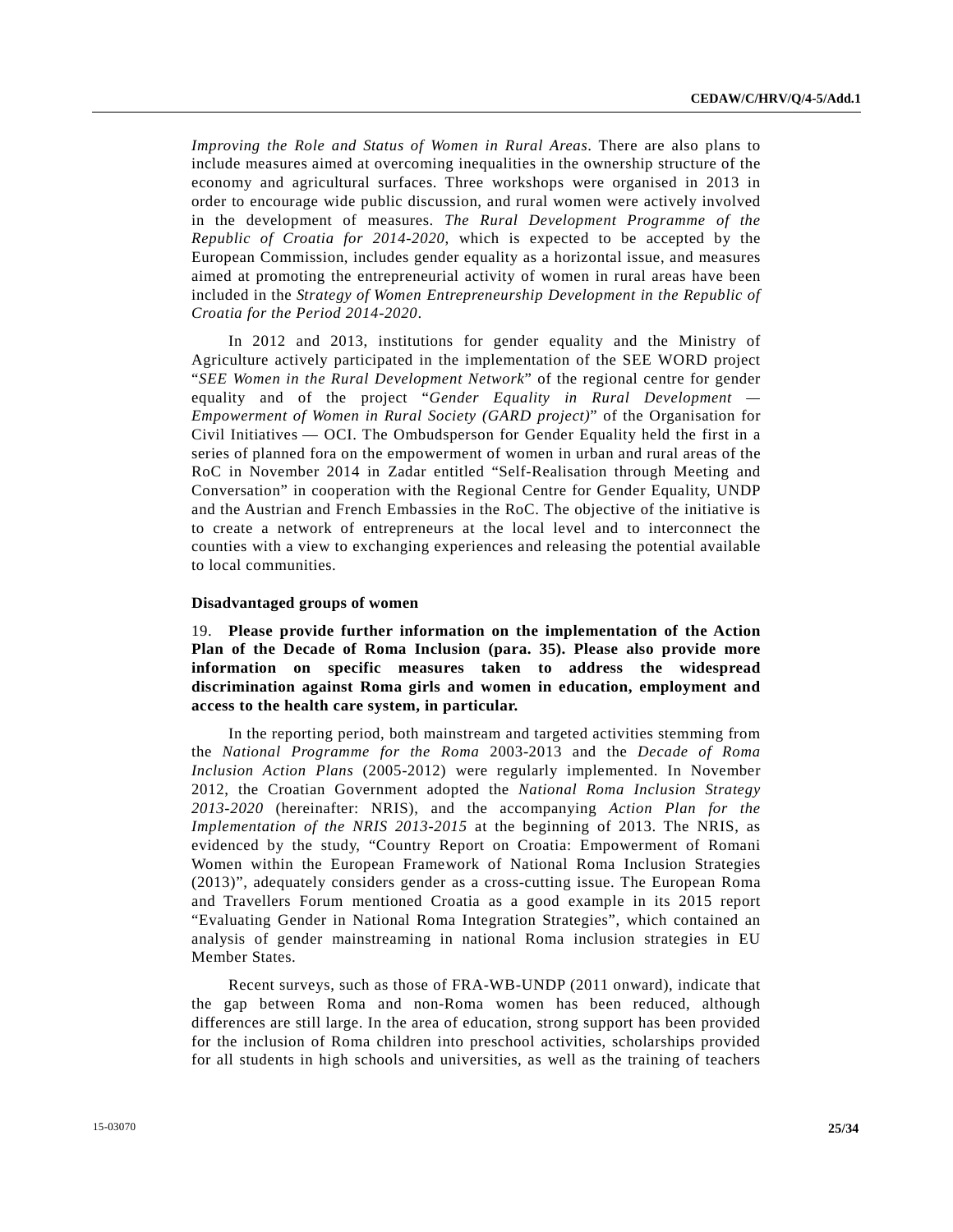and other educational staff. In the area of employment, special attention is paid to raising competitiveness and employability, the particularly low participation of women in entrepreneurial activities, while in the area of health, outreach health services, particularly those related to Roma women's health, has been extended through cooperation with local Roma NGOs. The Ministry of Health is currently preparing a pilot programme introducing Roma health mediators. Targeted activities have been implemented in relation to antidiscrimination, trafficking, early marriage, as well as participation in decision-making processes. It is also important to note that gender is receiving due attention in the development of action plans for Roma integration at the local level.

 The MSES offers scholarships for Roma secondary school and university students. In the 2010/2011 school year, scholarships were granted to 364 secondary school students, out of which 185 were female, and to 26 university students, out of which 16 were female. In the 2011/2012 school year, scholarships were granted to 421 secondary school students, out of whom 201 were female and to 29 university students, out of whom 19 were female. In the 2012/2013 school year, scholarships were granted to 480 secondary school students, of whom 194 were female and to 23 university students, of whom 16 were female. The granting of scholarships and the placement of students into student residences created the preconditions for an increase in the number of Roma students of both genders who successfully complete secondary school. Since 2010/2011, data have been collected on the number of Roma pupils that have been offered special assistance in learning Croatian pursuant to Article 43 of the *Elementary and Secondary School Education Act*. At the beginning of the 2012/2013 school year, special assistance for learning Croatian was provided to a total of 681 students, including 336 girls, and at the beginning of the 2013/2014 school year assistance was granted to 511 students, including 260 girls. The majority of schools employ teaching assistants of Roma origin, amounting to a total of 26, of whom 11 are women, who assist the teacher during after-school activities to help the children write their homework and keep up with the school work.

 In order to create the conditions to increase employability, all persons of the Roma national minority participated in the general measures of the CES and in measures intended particularly for the Roma national minority. A total of 6,719 persons of the Roma national minority, out of whom 3,139 were women, participated in 2013 in the empowerment process aimed at inclusion into the labour market (group information activities, individual counselling, group counselling aimed at gaining skills for seeking a job) compared to 2012 when a total of 8,023 persons participated in the process, out of whom 3,609 were women. The total number of employed Roma in 2013 on the open labour market (excluding employment incentive measures) amounted to 226, out of whom 114 were women. In 2013, the measures of the *National Employment Promotion Plan for the period 2011-2013* included a total of 757 persons of the Roma national minority, of whom 255 were women, compared to 2012 when there was a total of 664 users, 216 of whom were women, and in 2012 with 542 users, including 151 women. A total of 114 Roma women participated in 19 workshops on actively seeking a job held in 2013, which is an increase compared to 2012 when 12 workshops were held in which 107 Roma women participated.

 With a view to eliminating discrimination, competent authorities regularly financed projects of civil society organisations active in the field of protection of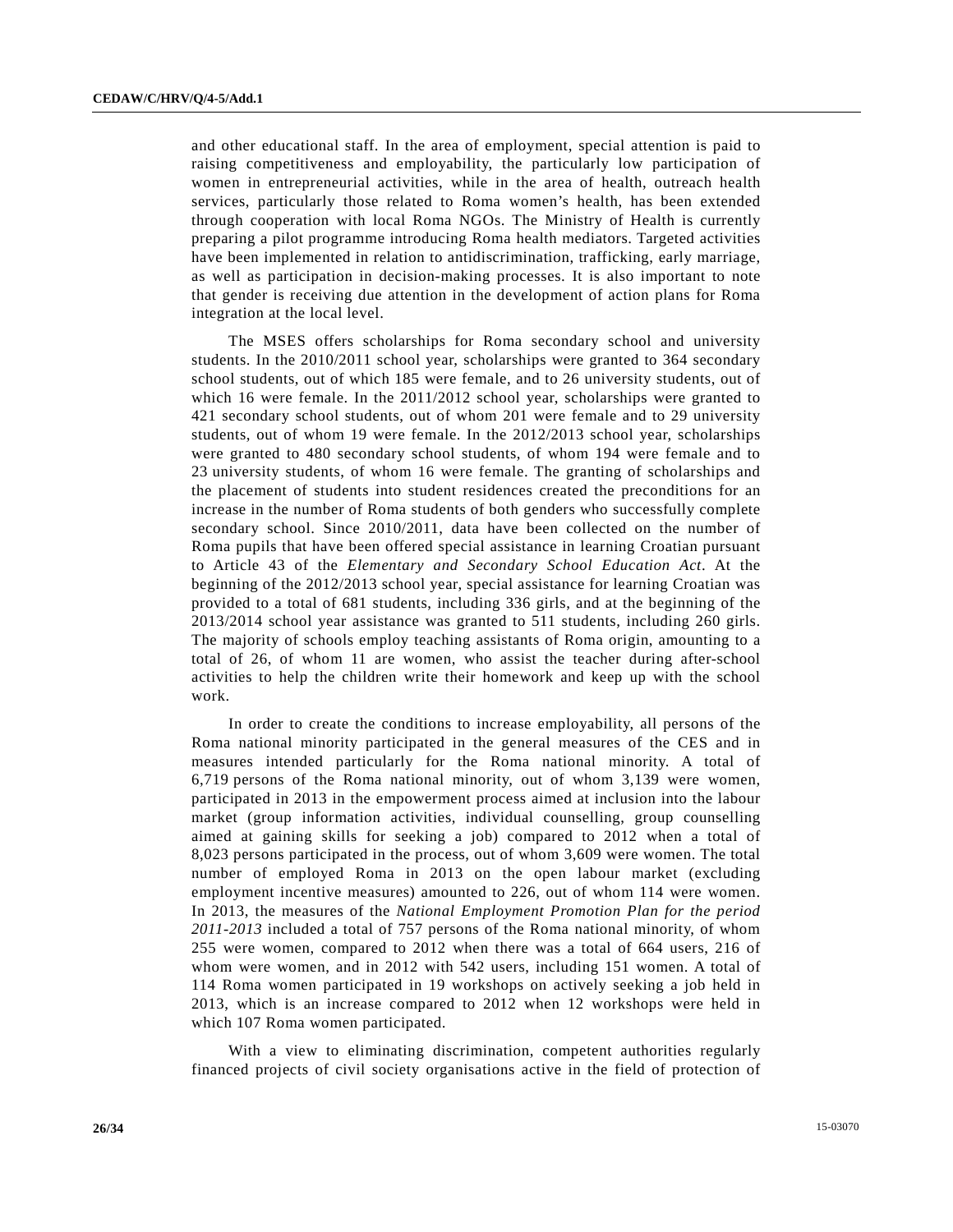human rights of the Roma national minority, with special emphasis on programmes and projects aimed at affirmation and raising Roma women's awareness about human rights and gender equality. Please refer to the answers to question 3.

## 20. **Noting that the at-risk-of-poverty rate in the State party is highest among elderly women (para. 178) please provide updated information on the measures to combat poverty and social exclusion among elderly women, and in particular those living alone (para. 72).**

 Households of single, elderly persons have been participating in programmes of "Home Care for Elderly Persons" and "Daily Stay and Home Assistance to Elderly Persons" for many years on the basis of a cooperation agreement between local and regional self-government units and the competent ministry, which are carried out by institutions and civil society organisations. In 2012, a total of 15,500 elderly persons was covered by outpatient services from this programme, among whom 74% were women. These programmes actively promote the policy of local employment, in particular of groups that are less employable and that have been on the labour market for a long time, including elderly women and persons with lower qualifications. Women make up 82% of the 1,045 persons providing services to elderly persons.

 Within the framework of the programme "Development and Spreading of the Network of Social Services provided by Civil Society Organisations" (2010-2013 and 2011-2014), the MSPY supported a series of projects for the development of social services that directly contribute to the development of a network of services in the local community and to its extension to certain user groups (elderly persons, victims of violence and homeless persons) with special emphasis on the availability of services to inhabitants of rural areas, hilly and mountainous areas and islands.

 The *Strategy of Social Welfare Development in the Republic of Croatia 2011- 2016* was adopted in April 2011. Its objectives included the decentralisation of social welfare, the deinstitutionalisation and prevention of institutionalisation, the introduction of IT into social welfare systems, the improvement of cooperation with associations, the empowerment of local communities in the process of social planning and the development of standards for the monitoring and evaluation of the provision of social services. The new *Social Welfare Act* was adopted in 2012 with a view to establishing an efficient system to satisfy the individual needs of users pending decentralisation. *The Strategy for Combating Poverty and Social Exclusion in the Republic of Croatia (2014-2020)* places special emphasis, among other things, on the protection and on the needs of the elderly and retired persons through the expansion of social, health and utility services in the community, on improving the quality of life and preventing social exclusion in cooperation with civil society organisations as providers of services, and on investing in deprived areas with a view to achieving balanced regional development.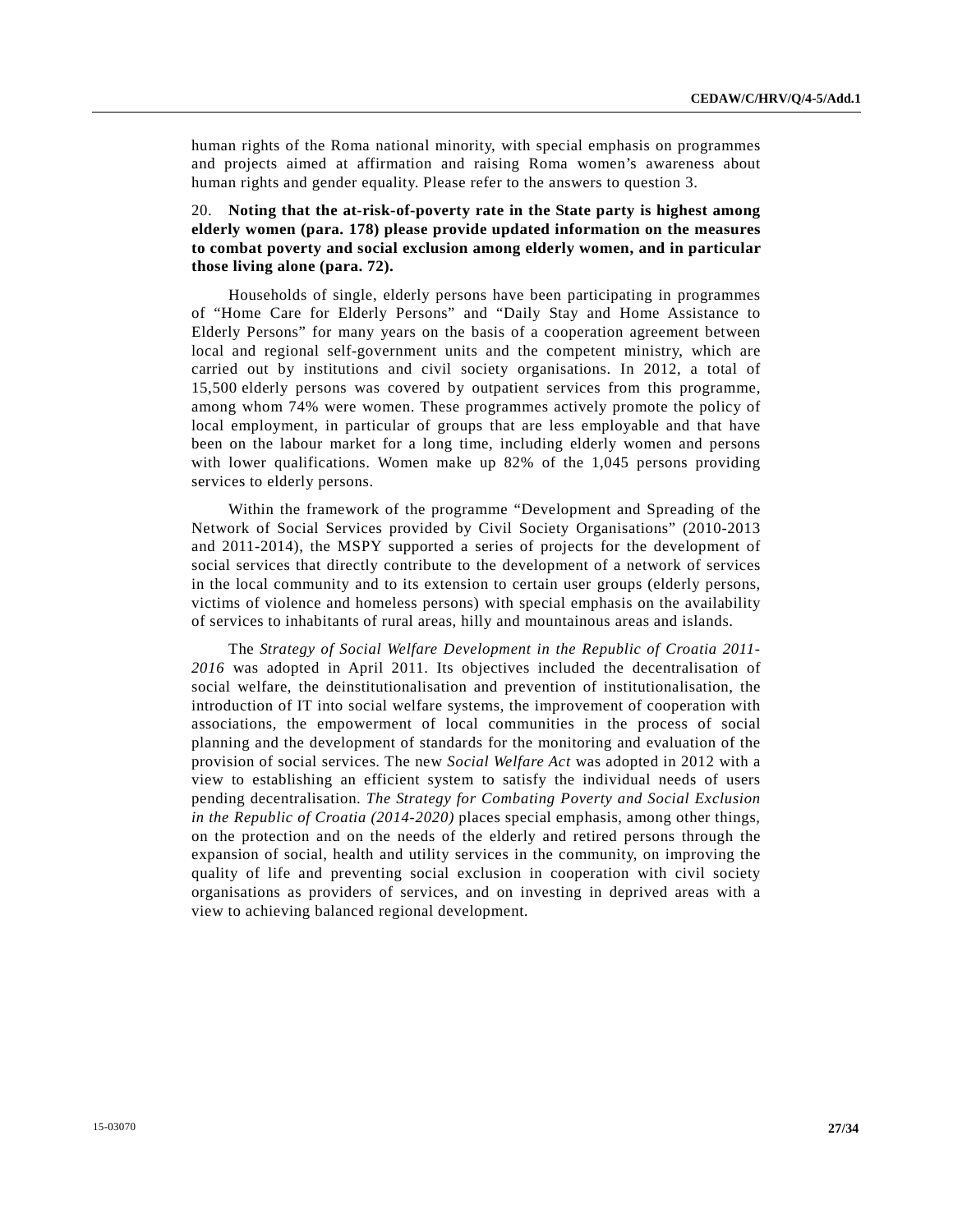## **Annex 1**

| Table 1                                                         |
|-----------------------------------------------------------------|
| Share of women in inspections conducted by the labour inspector |

|      | Number of<br>inspections<br>with regard<br>to employers | Number of<br>women<br>covered by<br>the inspection | Positions with<br>special work<br>conditions | Number of<br>injured women | Number of<br>women with<br>professional<br>diseases | Suspicion of a<br>professional<br>disease |
|------|---------------------------------------------------------|----------------------------------------------------|----------------------------------------------|----------------------------|-----------------------------------------------------|-------------------------------------------|
| 2011 | 9486                                                    | 18 063                                             | 2 3 0 2                                      | 1 2 8 3                    | 611                                                 | 12                                        |
| 2012 | 9417                                                    | 12784                                              | 5 9 6 5                                      | 859                        | 22                                                  | 6                                         |
| 2013 | 9 3 8 7                                                 | 12 061                                             | 3 6 6 9                                      | 209                        | 15                                                  |                                           |
| 2014 | 8 2 3 0                                                 | 15 9 25                                            | 2 5 3 0                                      | 225                        | 12                                                  |                                           |

*Source*: *Ministry of Labour and Pension System.* 

## Table 2 **Inspection measures undertaken against the employer**

|      | Number of<br>decisions on<br>the removal of<br><i>irregularities</i> | Number of<br>different<br><i>irregularities</i> | Number of<br>decisions on<br>prohibition | Number of<br>prohibitions | Number of<br><i>informations</i> | Number of<br>misdemeanours |
|------|----------------------------------------------------------------------|-------------------------------------------------|------------------------------------------|---------------------------|----------------------------------|----------------------------|
| 2011 | 66                                                                   | 116                                             | 169                                      | 215                       | 217                              | 454                        |
| 2012 | 50                                                                   | 64                                              | 122                                      | 187                       | 132                              | 247                        |
| 2013 | 37                                                                   | 63                                              | 108                                      | 152                       | 84                               | 161                        |
| 2014 | 21                                                                   | 27                                              | 35                                       | 52                        | 32                               | 58                         |

*Source*: *Ministry of Labour and Pension System.*

 \* *Since 1 January 2014 the State Inspectorate ceased to exist and its responsibilities in the area of employment and labour protection were taken over by the Ministry of Labour and Pension System. Source: Ministry of Labour and Pension System.*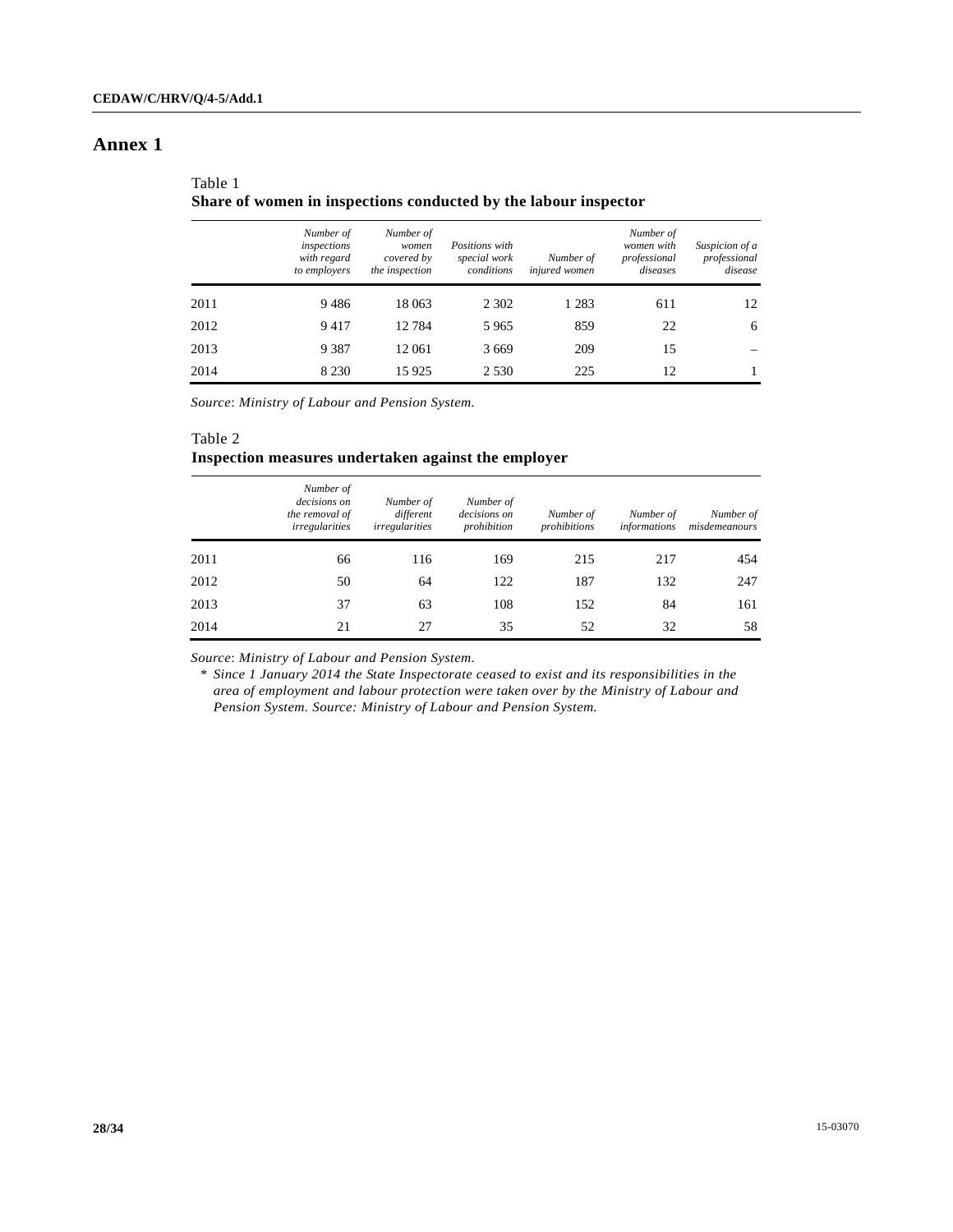## **Annex 2**

#### Table 1

 **Number of reported misdemeanours pursuant to the** *Act on Protection against Domestic Violence***, criminal offences of domestic violence, and criminal offences against marriage, family and children, from 2011 to 30 June 2014** 

| Year                 | Misdemeanours | Criminal offences of | Criminal offences against<br>domestic violence marriage, family and children |
|----------------------|---------------|----------------------|------------------------------------------------------------------------------|
| 2011                 | 15 015        | 875                  | 3466                                                                         |
| 2012                 | 14 874        | 622                  | 2 5 6 3                                                                      |
| 2013                 | 14 3 35       | $-1$                 | 1874                                                                         |
| $1.1.-30.6.$<br>2014 | 8 8 4 0       |                      |                                                                              |

*Source: Ministry of the Interior, 2015.*

#### Table 2

## **Number of reported murders of the first and second degree and attempted murders among close persons and the number of female victims of these criminal offences**

| Year                   | Number of first and<br>second degree murders<br>among close persons | Female victims | Attempted murders | Female victims |
|------------------------|---------------------------------------------------------------------|----------------|-------------------|----------------|
| 2013                   | 15                                                                  |                | 124               | 12.            |
| $1.1 - 30.6$ .<br>2014 |                                                                     |                |                   |                |

*Source: Ministry of the Interior, 2015.*

#### Table 3

**\_\_\_\_\_\_\_\_\_\_\_\_\_\_\_\_\_\_** 

 **Number of reported sexual assaults and rape and the number of female victims of those criminal offences in the period between 2011 and 2014** 

| Year | Sexual assaults | Female victims | Rape | Female victims |
|------|-----------------|----------------|------|----------------|
| 2011 | 459             | 408            | 81   | 76             |
| 2012 | 367             | 317            | 89   | 88             |
| 2013 | 600             | 547            | 94   | 94             |
| 2014 | 680             | 592            | 99   | 87             |

*Source: Ministry of the Interior, 2015.* 

<sup>1</sup> Pursuant to the Criminal Code (OG No. 125/11), which entered into force on 1 January 2013, the criminal offence of domestic violence does not exist as a separate offence but is provided for through other criminal offences. The official statistics on criminal offences against close persons are available, among other things, among data on criminal offences against marriage, family and children.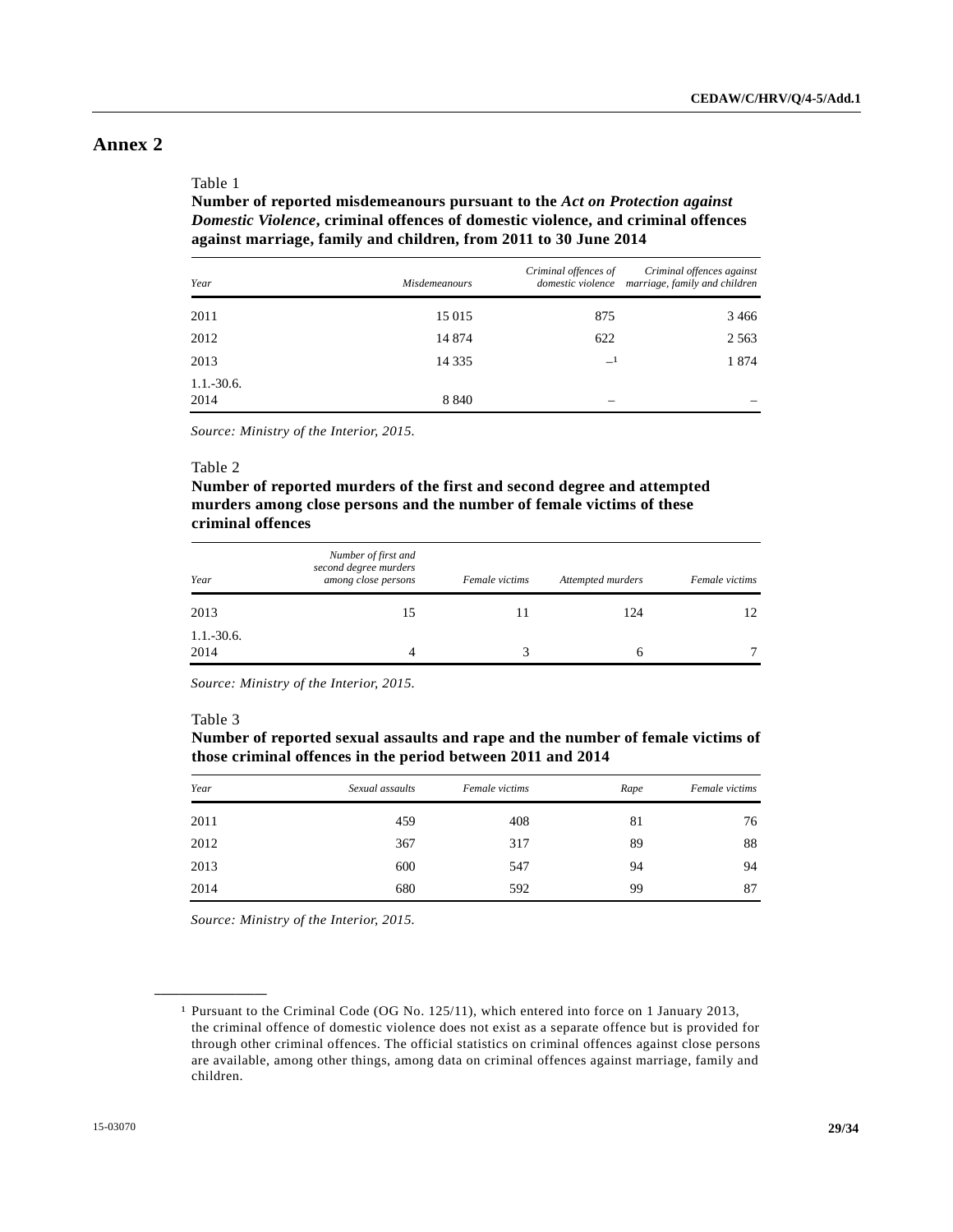### Table 4

 **Number of persons accused of having committed domestic violence and sanctions according to Article 4 of the** *Act on Protection Against Domestic Violence***, from 2012 to 30 June 2014** 

|                                            |                | 2012<br>2013     |                  | 2014<br>$(1 Jan-30 June)$ |                  | Total |                  |         |
|--------------------------------------------|----------------|------------------|------------------|---------------------------|------------------|-------|------------------|---------|
| Gender                                     | $\overline{M}$ | $\boldsymbol{F}$ | $\boldsymbol{M}$ | F                         | $\boldsymbol{M}$ | F     | $\boldsymbol{M}$ | F       |
| Number of accused persons                  | 8 3 1 5        | 1.515            | 10 145           | 1897                      | 4 7 1 0          | 999   | 23 170           | 4411    |
| Number of sanctions                        |                |                  |                  |                           |                  |       |                  |         |
| Suspended prison sentence                  | 2 5 1 1        | 373              | 3405             | 570                       | 1.577            | 244   | 7493             | 1 1 8 7 |
| Unconditional prison sentence              | 1 2 2 5        | 42               | 1426             | 58                        | 591              | 30    | 3 2 4 2          | 130     |
| Fine                                       | 4 0 0 4        | 802              | 2 2 4 5          | 1996                      | 2 2 6 7          | 484   | 8 5 1 6          | 3 2 8 2 |
| Probation decision with protective measure | 155            | 10               | 75               | 11                        | 6                | 2     | 236              | 23      |

*Source: Ministry of Justice, 2015.*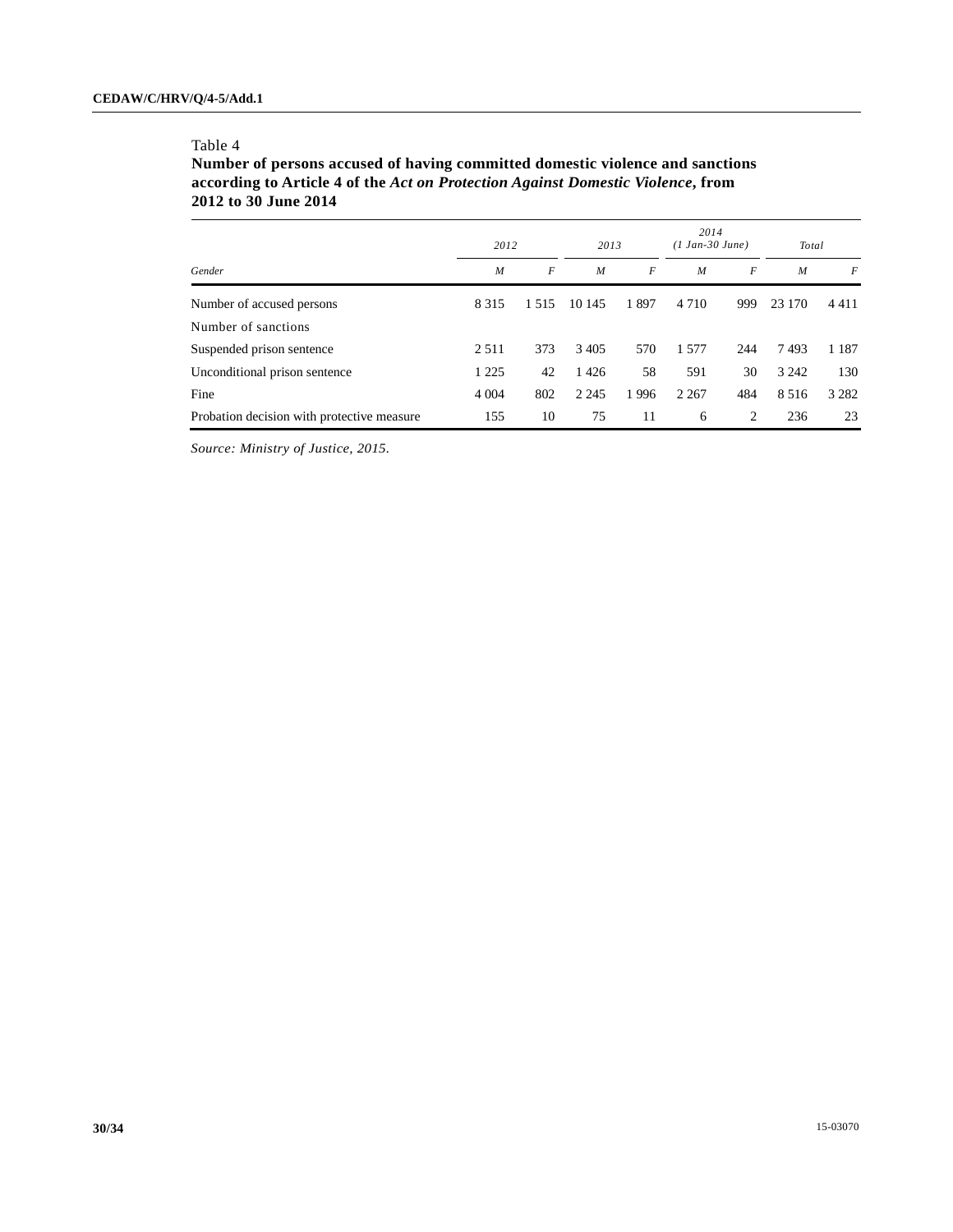## **Overview of legislative and other acts on gender equality and elimination of discrimination of women**

- National Policy for Gender Equality 2011-2015 (OG No. 88/11)
- Gender Equality Act (OG No. 82/08)
- Asylum Act (OG No. 79/07, 88/10, 143/13)
- Free Legal Aid Act (OG No. 143/13)
- State Registries Act (OG No. 96/93 and 76/13)
- Act on Amendments to the Criminal Procedure Act (OG No. 143/12, 56/13, 145/13)
- Act on the Election of Representatives to the Croatian Parliament (OG No. 19/15)
- Medical Profession Act (OG No. 121/03 and 117/08)
- Local Elections Act (OG No. 144/2012)
- Pension Insurance Act (OG No. 102/98, 127/00, 59/01, 109/01, 147/02, 117/03, 30/04, 177/04, 92/05, 43/07, 79/07, 35/08, 40/10, 121/10, 130/10 consolidated text, 61/11, 114/11, 76/12, 112/13 and 133/13)
- Act on Monetary Compensation to Victims of Criminal Offences (OG No. 80/08 and 27/11)
- Defence Act (OG No. 73/13)
- Elementary and Secondary School Education Act (OG No. 87/08, 86/09, 92/10, 105/10, 90/11, 5/12, 16/12, 86/12, 126/12, 94/13, 152/14)
- Political Parties Act (OG No. 34/01)
- Labour Act (OG No. 93/14)
- Maternity and Parental Benefits Act (OG No. 34/11, 54/13, 152/14)
- Act on Service in the Armed Forces of the Republic of Croatia (OG No. 73/13)
- Social Welfare Act (OG No. 157/13)
- Aliens Act (OG No. 130/11 and 74/13)
- Anti-Discrimination Act (OG No. 85/2008 and 112/2012)
- Act on Protection Against Family Violence (OG No. 105/11)
- Healthcare Act (OG No. 150/08, 71/10, 139/10, 22/11, 84/11, 12/12, 70/12, 82/13 and 159/13)
- Act on Same Sex Civil Unions (OG No. 92/14)
- Family Act (OG No. 75/14)
- Criminal Code (OG No. 125/11 and 144/12)
- Civic Education Curriculum
- Health Education Curriculum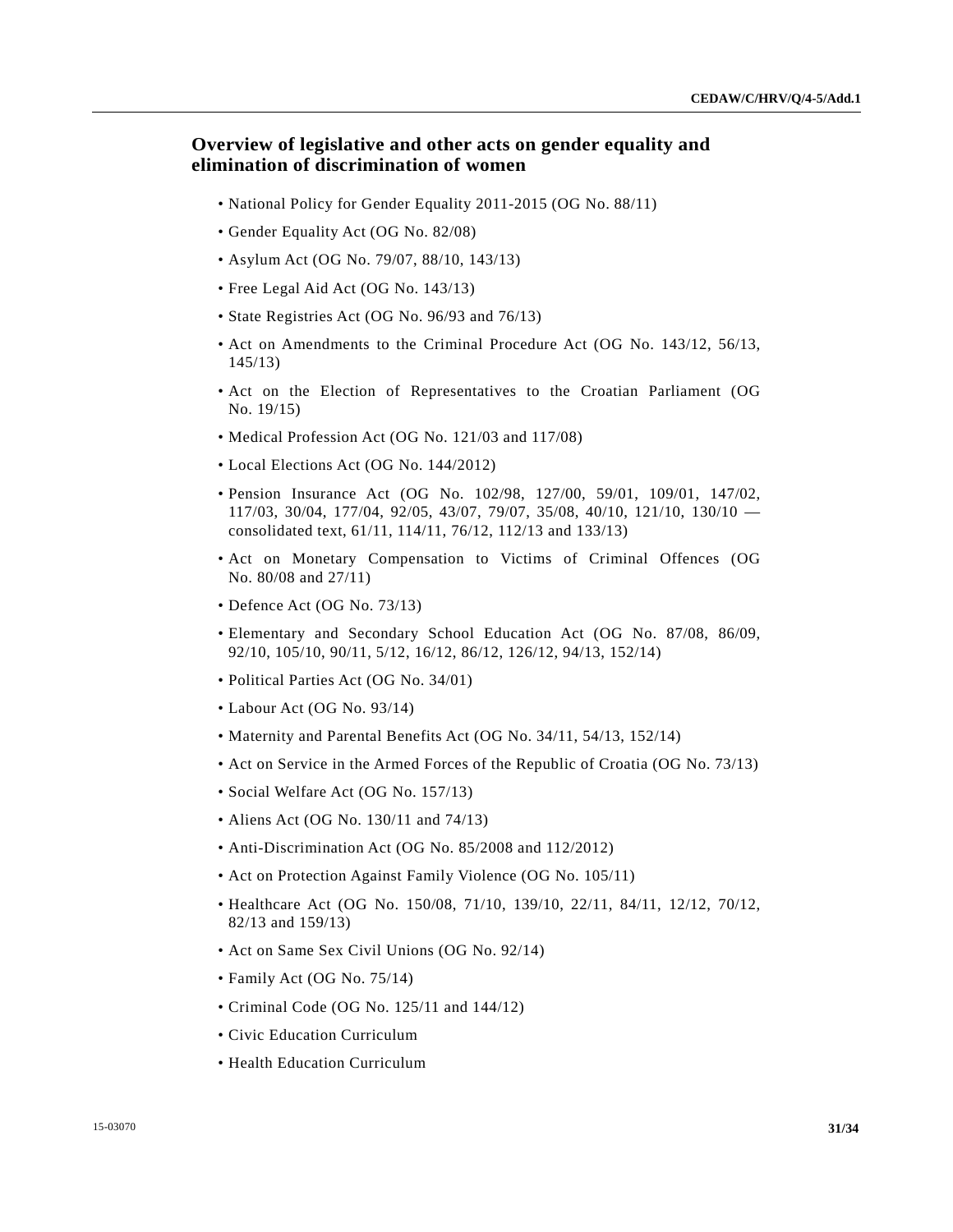- Action Plan for the elimination of obstacles to the realisation of certain rights in the area of integration of aliens for the period 2013-2015
- *Croatian National Programme for the Prevention of HIV/AIDS* for the period 2011-2015
- Migration Policy of the Republic of Croatia for the period 2013-2015 (OG No. 27/13)
- National Health Development Strategy for the period 2012-2020 (OG No. 116/12)
- National Roma Inclusion Strategy for the period 2013-2020
- National Strategy for Protection against Family Violence for the period 2011- 2015 OG No. 20/11)
- National Action Plan for the Implementation of UN Security Council Resolution 1325 (2000) on women, peace and security and related resolutions for the period 2011-2014
- National Employment Promotion Plan for the period 2011-2013
- National Plan for Combating Trafficking in Human Beings 2012-2015
- National programme for Psychosocial and Medical Assistance to Participants and Victims of the Homeland War, the World War II and to Returnees from Peace-Keeping Missions
- National Programme for Protection and Promotion of Human Rights for the period 2013-2016
- Curriculum for Health Education for Elementary and Secondary Schools (OG No. 106/13)
- Operational Programme for Human Resources Development
- Operational Programme "Efficient Human Resources 2014-2020"
- Ordinance on the manner of execution of preventive measures of a restraining order from the joint household (OG No. 76/13)
- Protocol on Procedure in Case of Sexual Violence
- Protocol on Procedure in Case of Hate Crimes
- Standard police operational procedures in case of domestic violence
- Guidelines for Development and Implementation of Active Employment Policy in the Republic of Croatia 2015-2017
- Strategy for Combating Poverty and Social Exclusion in the Republic of Croatia 2014-2020
- Strategy for Development of Entrepreneurship in the Republic of Croatia for the period 2014-2020
- Strategy of Social Welfare Development in the Republic of Croatia 2011-2016
- Textbook Standard (OG No. 65/13)
- Joint Memorandum on employment policy priorities in the Republic of Croatia  $(JAP)$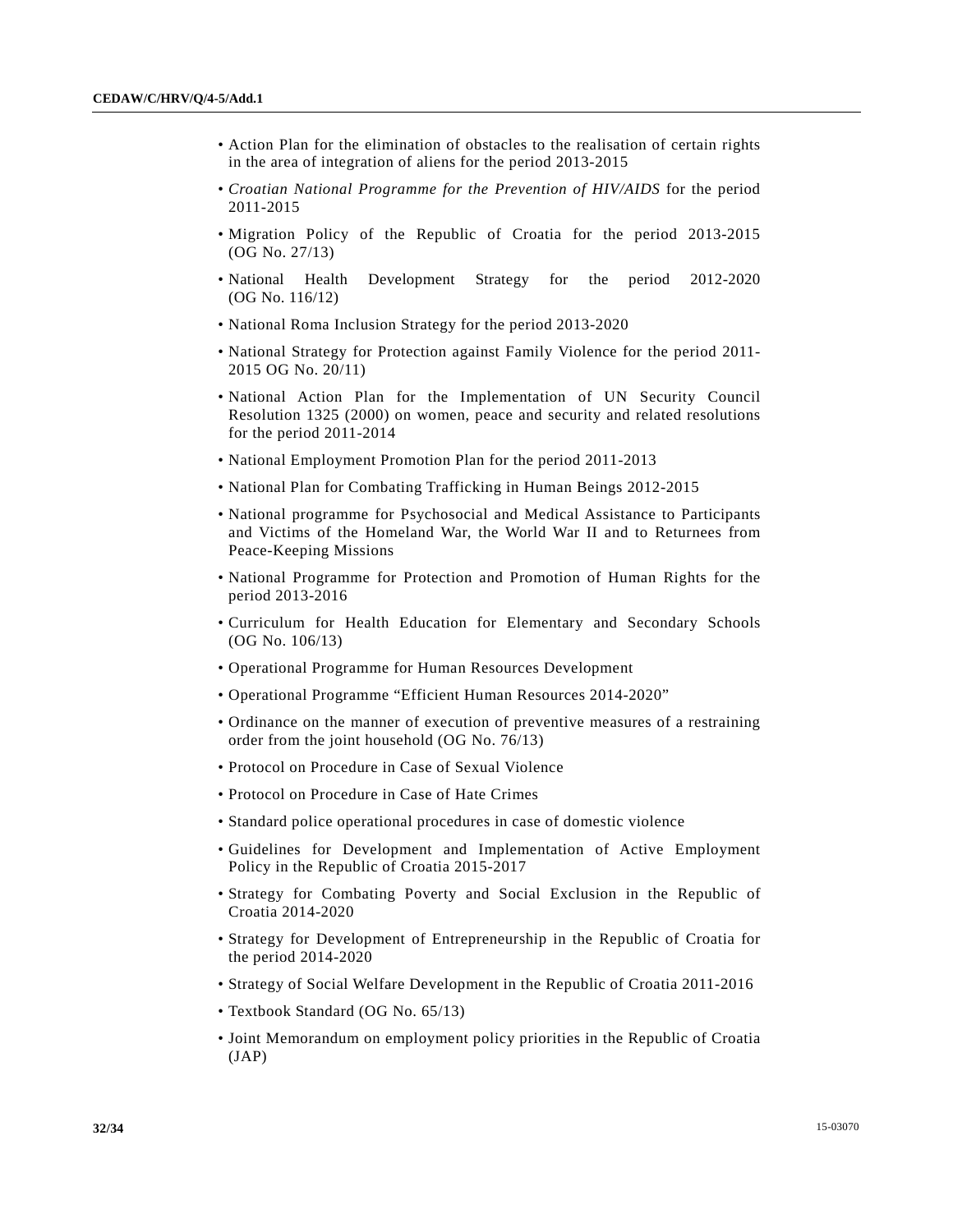## **Abbreviations**

CBRD — Croatian Bank for Reconstruction and Development

CC — Criminal Code

- CEDAW Convention on the Elimination of All Forms of Discrimination against Women
- CES Croatian Employment Service
- CHIF Croatian Health Insurance Fund
- COC Croatian Olympics Committee
- EC European Commission
- EIGE European Institute for Gender Equality
- EU European Union

HAMAG INVEST — Croatian Agency for SMEs, Innovations and Investments

- HRT Croatian Radio Television
- JAP Joint Assessment of the Employment Policy Priorities
- MEC Ministry of Entrepreneurship and Crafts
- MFEA Ministry of Foreign and European Affairs
- MH Ministry of Health
- MI Ministry of the Interior
- MJ Ministry of Justice
- MSES Ministry of Science, Education and Sports
- MSPY Ministry of Social Policy and Youth
- MVA Ministry of Veterans' Affairs
- NATO North Atlantic Treaty Organization
- NIPH National Institute of Public Health
- NRIS National Roma Inclusion Strategy 2013-2020
- OG Official Gazette
- OGE Office for Gender Equality of the Government of the Republic of Croatia
- OHRRNM Office for Human Rights and the Rights of National Minorities
- OSCE Organisation for Security and Cooperation in Europe
- PTSD Post-traumatic stress disorder
- RACVIAC Centre for Security Cooperation
- RoC Republic of Croatia
- SAORoC State Attorney's Office of the Republic of Croatia
- SOIH Union of Associations of Persons with Disabilities in Croatia
- UN United Nations
- UNDP United Nations Development Programme
- USA United States of America